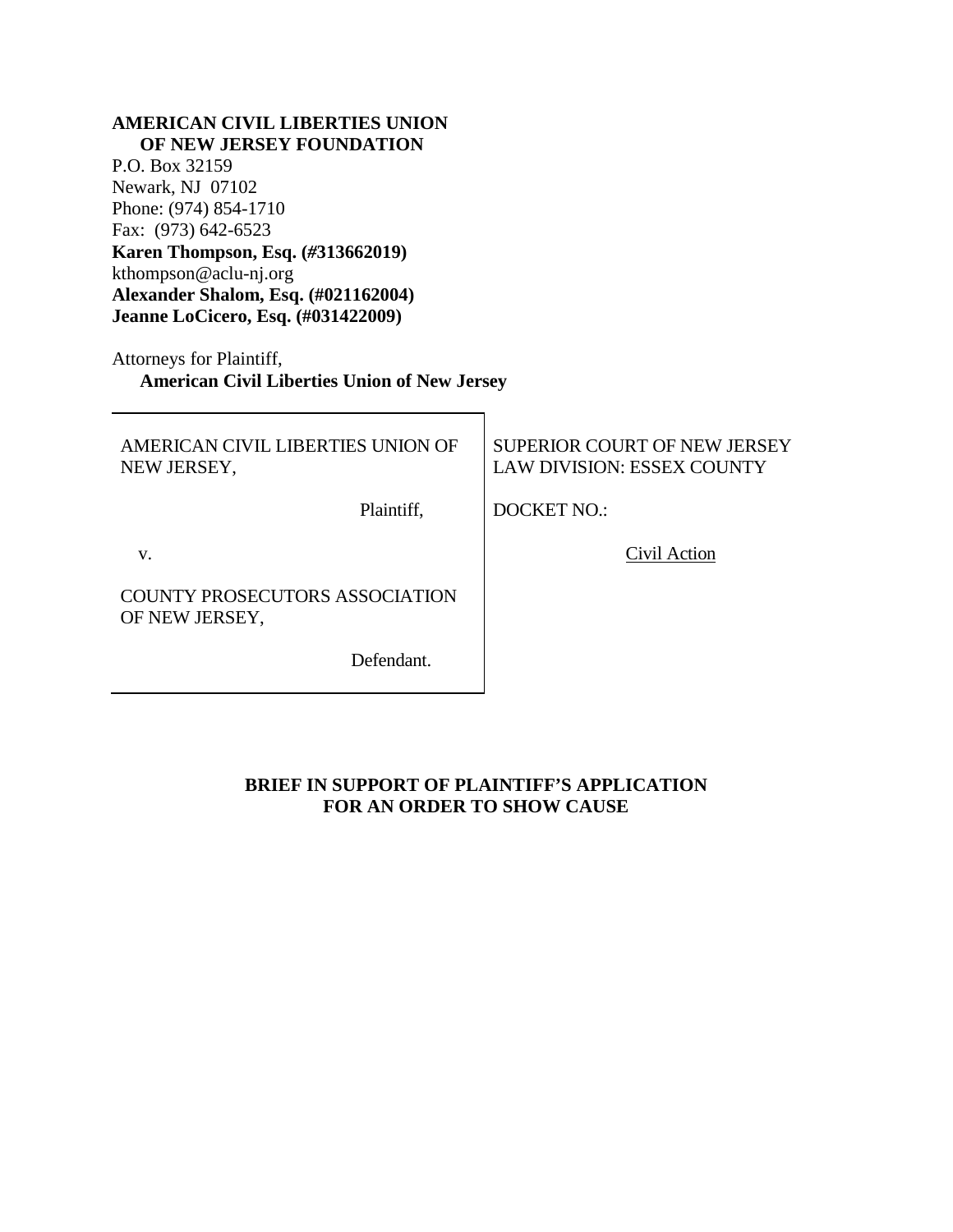# **TABLE OF CONTENTS**

| I.   | DEFENDANTS VIOLATED OPRA BY REFUSING TO PROVIDE<br>DOCUMENTS RESPONSIVE TO PLAINTIFF'S OPRA REQUESTS. 4       |
|------|---------------------------------------------------------------------------------------------------------------|
|      |                                                                                                               |
|      |                                                                                                               |
|      |                                                                                                               |
|      | The Documents in Question Are Not Exempted From Disclosure10<br><b>B.</b>                                     |
|      | $\mathbf{C}$ .<br>Defendant is Obligated to Collect and Produce Responsive                                    |
| II.  | PLAINTIFF IS ENTITLED TO DOCUMENTS RESPONSIVE TO ITS OPRA<br>REQUEST UNDER THE COMMON LAW RIGHT OF ACCESS. 15 |
|      | A. The Requested Records Are Public Records Under Common Law 16                                               |
|      | B. Plaintiff has the Requisite Interest to Inspect the Public Records16                                       |
|      | C. Plaintiff's Interest in Disclosure Outweighs Any State Interest in Keeping                                 |
| III. | THE COURT SHOULD PERMIT DISCOVERY AS TO WHETHER CPANJ                                                         |
|      |                                                                                                               |
| IV.  | PLAINTIFF IS ENTITLED TO AN AWARD OF ATTORNEY'S FEES AND                                                      |
|      |                                                                                                               |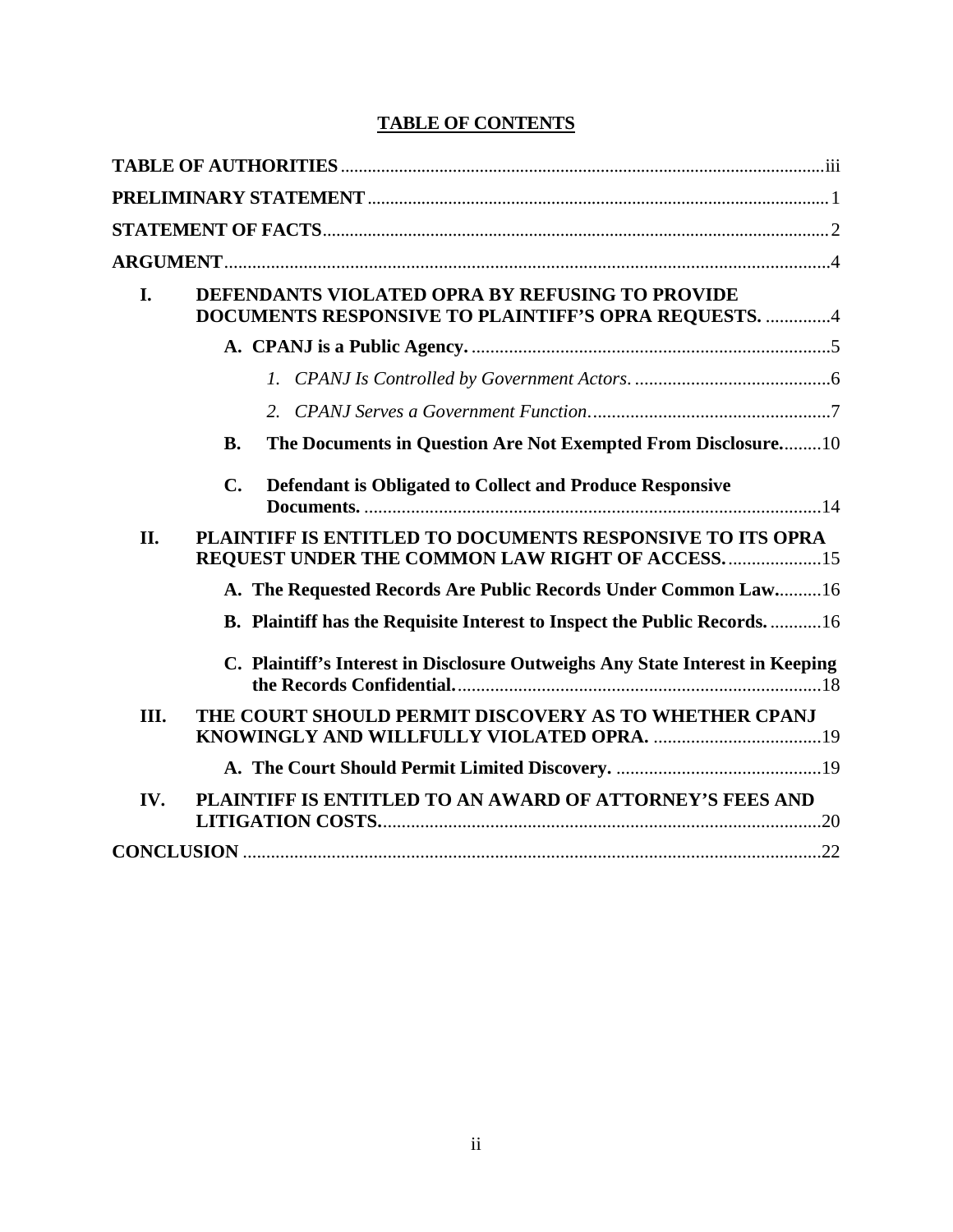# **TABLE OF AUTHORITIES**

# **CASES**

| Asbury Park Press v. Ocean Cnty. Prosecutor's Office, 374 N.J. Super. 312 (Law. Div. 2004)  5  |
|------------------------------------------------------------------------------------------------|
| Ciesla v. N.J. Dep't of Health & Sr. Servs., 429 N.J. Super. 127 (App. Div. 2012) 13           |
|                                                                                                |
|                                                                                                |
| Fair Share Hous. Ctr., Inc. v. N.J. State League of Municipalities, 207 N.J. 489 (2011) passim |
|                                                                                                |
|                                                                                                |
|                                                                                                |
|                                                                                                |
|                                                                                                |
| Libertarians for Transparent Gov't v. Gov't Records Council, 453 N.J. Super. 83 (App. Div.     |
|                                                                                                |
| MAG Entm't, LLC v. Div. of Alcoholic Beverage Control, 375 N.J. Super. 534 (App. Div.          |
|                                                                                                |
| N.J. Builders Ass'n v. N.J. Council on Affordable Hous., 390 N.J. Super. 166 (App. Div.        |
|                                                                                                |
|                                                                                                |
| Newark Morning Ledger Co. v. New Jersey Sports & Exposition Auth., 423 N.J. Super. 140         |
| North Jersey Media Group Inc. v. Office of Governor, 415 N.J. Super. 282                       |
| O'Shea v. Township of West Milford, 410 N.J. Super 371 (App. Div. 2009) 11, 16                 |
|                                                                                                |
| Paff v. N.J. State Firemen's Ass'n, 431 N.J. Super. 278 (App. Div. 2013)5, 6, 9, 10            |
|                                                                                                |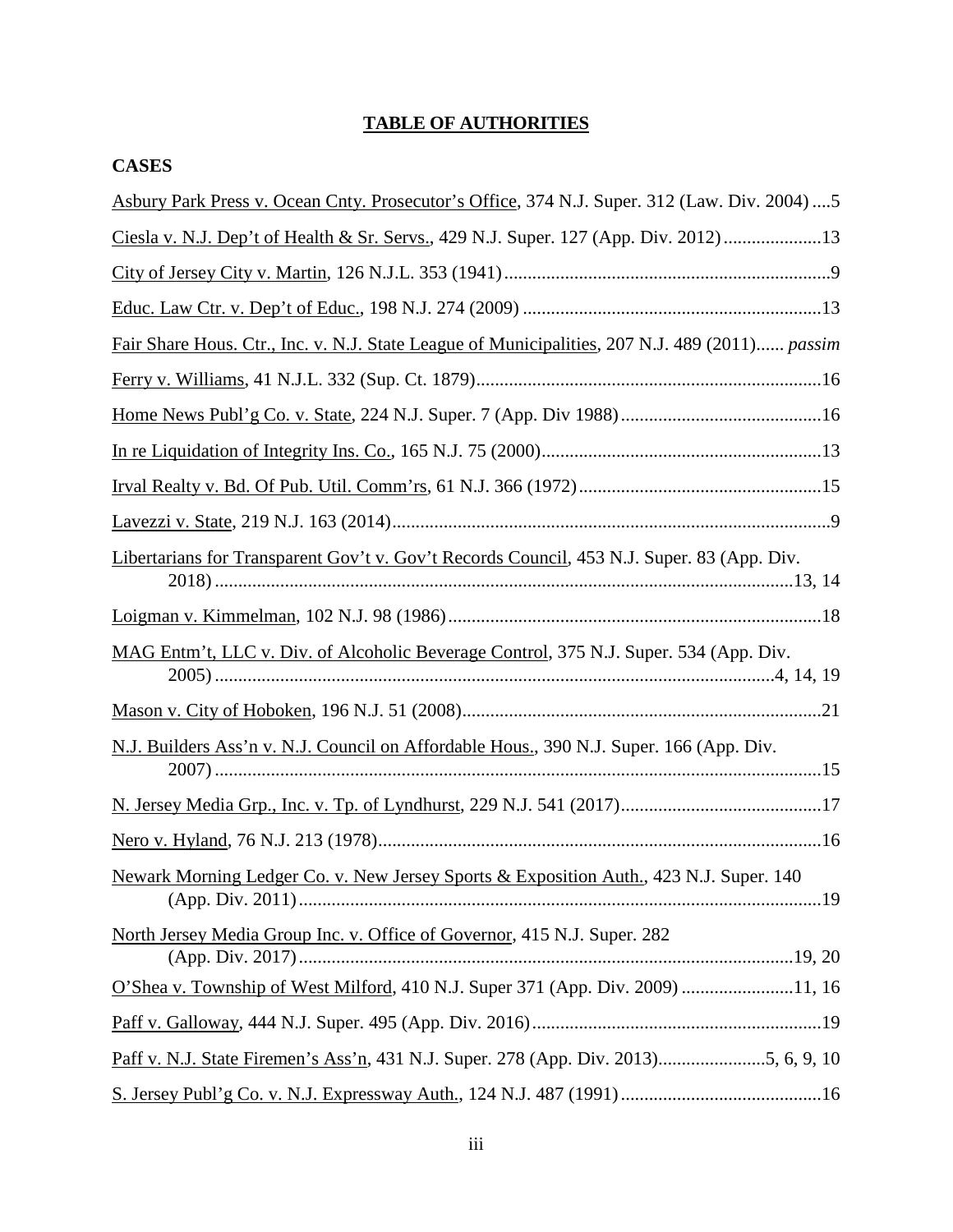| Techniscan Corp. v. Passaic Valley Water Comm'n., 113 N.J. 233 (1988) 16      |  |
|-------------------------------------------------------------------------------|--|
| Times of Trenton Publ'g Corp. v. Lafayette Yard Cmty. Dev. Corp.,             |  |
|                                                                               |  |
|                                                                               |  |
| Wronko v. N.J. Soc'y for Prevention to Cruelty to Animals, 453 N.J. Super. 73 |  |
| <b>RULES, REGULATIONS AND STATUTES</b>                                        |  |
|                                                                               |  |
|                                                                               |  |
|                                                                               |  |
|                                                                               |  |
|                                                                               |  |
|                                                                               |  |
|                                                                               |  |
|                                                                               |  |
|                                                                               |  |
|                                                                               |  |
|                                                                               |  |
|                                                                               |  |
|                                                                               |  |
|                                                                               |  |
|                                                                               |  |
|                                                                               |  |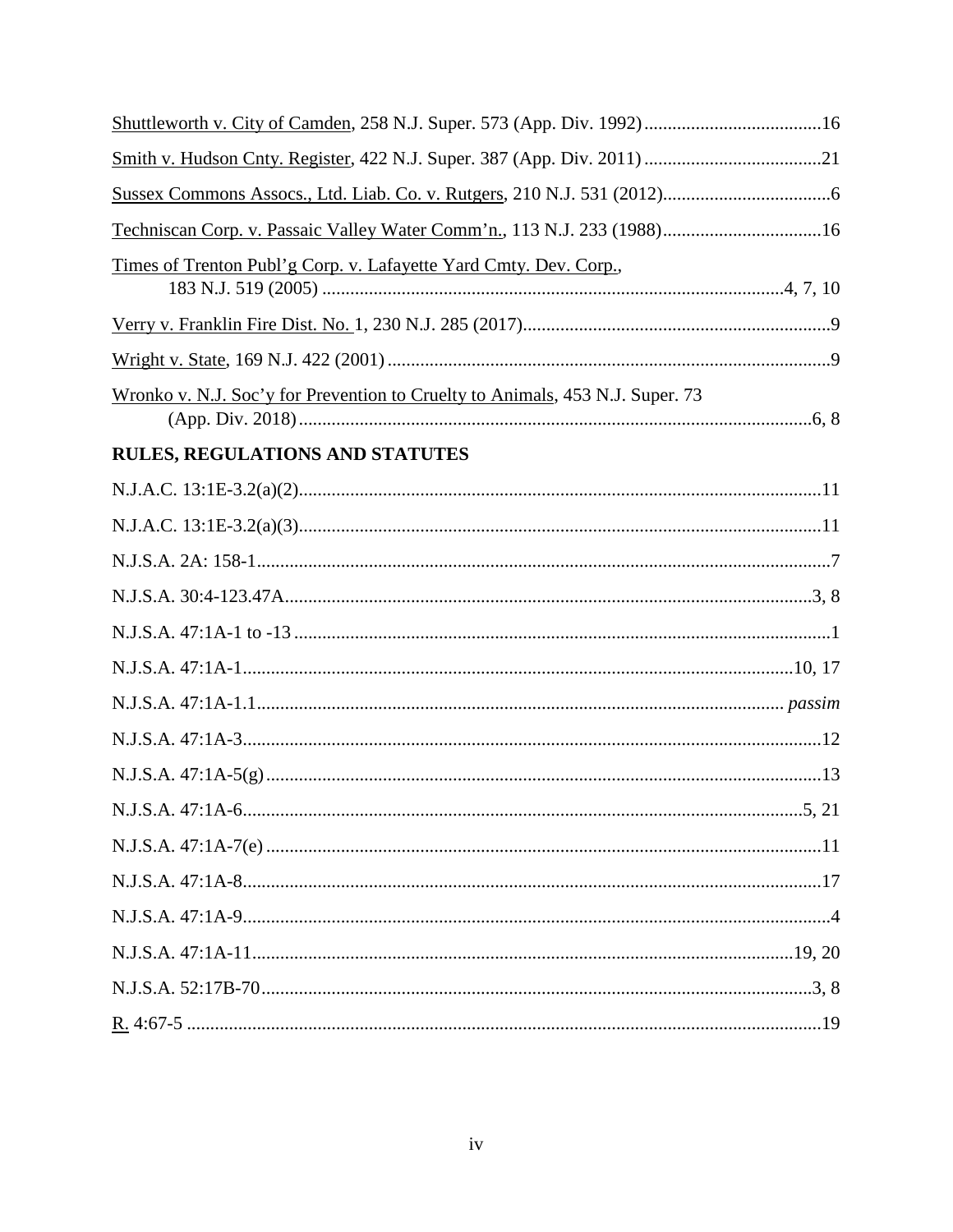# **OTHER AUTHORITIES**

| ACLU press release, Sept. 5, 2018, https://www.aclu.org/press-releases/aclu-launches-state-                                                                                                                                                             |
|---------------------------------------------------------------------------------------------------------------------------------------------------------------------------------------------------------------------------------------------------------|
| ACLU New Jersey, "Pretrial Justice Reform", https://www.aclu-<br>nj.org/theissues/criminaljustice/pretrial-justice-reform (last visited Oct. 30, 2019) 16                                                                                               |
| Alexander Shalom, George C. Thomas III, Trial and Error: A Comprehensive Study of<br>Prosecutor Conduct In New Jersey, ACLU of New Jersey, September 19, 2012.<br>Available at http://www.prosecutorialaccountability.com/wp-content/uploads/trial-and- |
|                                                                                                                                                                                                                                                         |
|                                                                                                                                                                                                                                                         |
| Internal Revenue Service, "Governance and Related Topics $-501(c)(3)$ Organizations", $4(E)$ ,                                                                                                                                                          |
| Juleyka Lantigua-Williams, Are Prosecutors the Key to Justice Reform?,<br>https://www.theatlantic.com/politics/archive/2016/05/are-prosecutors-the-key-to-justice-                                                                                      |
| The Fund for New Jersey, Crossroads NJ, "Criminal Justice Reform"<br>https://www.fundfornj.org/crossroadsnj/reports/criminal-justice-                                                                                                                   |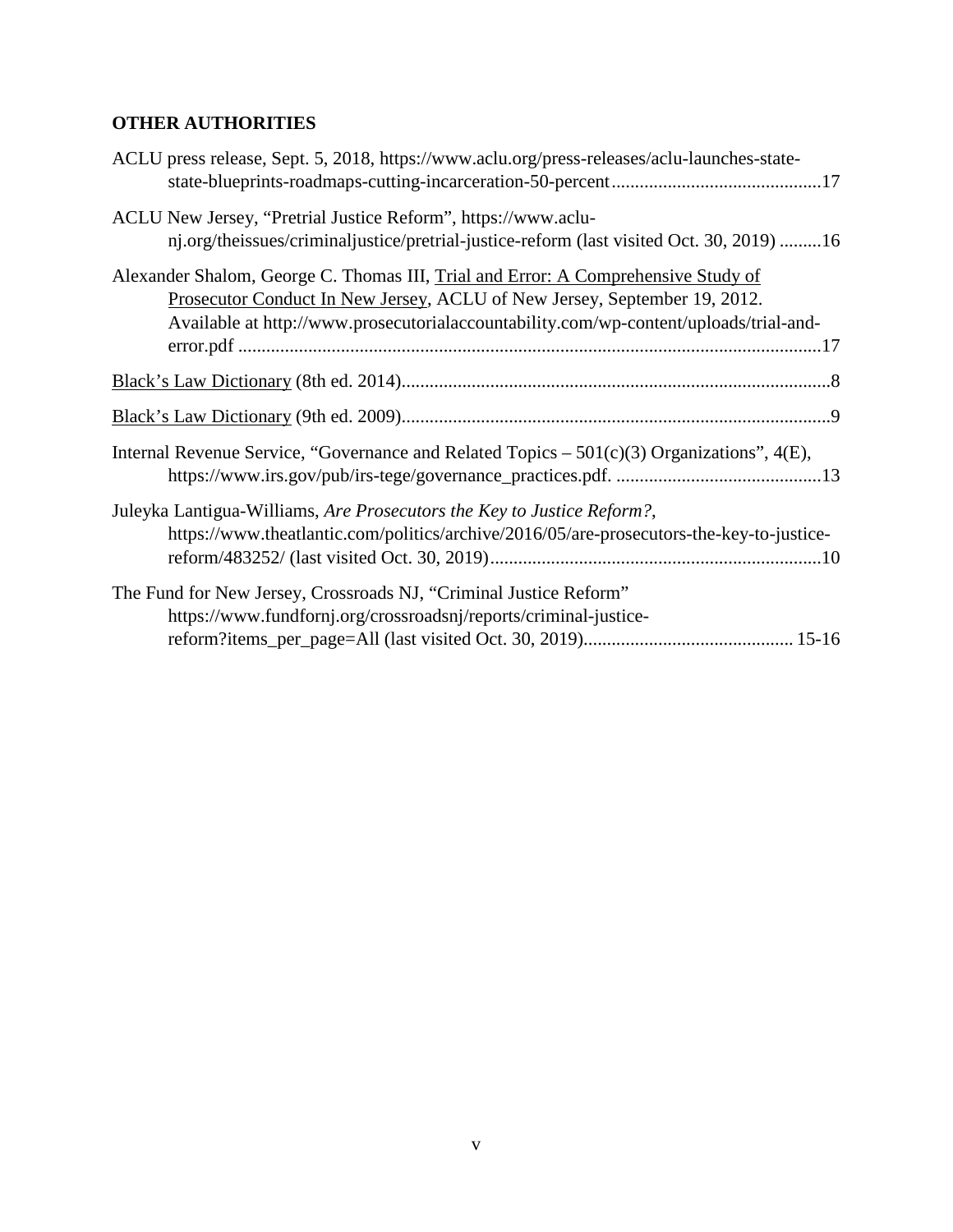#### **PRELIMINARY STATEMENT**

As one of only three states in the nation where prosecutors are appointed rather than elected, New Jersey prosecutors hold vast power within the state's criminal justice system. Whether involving bail, charging decisions, plea bargains, or general accountability, New Jersey's county prosecutors have almost unlimited discretion as they deploy their decisionmaking powers. In addition to their executive authority within their respective jurisdictions, New Jersey's county prosecutors exercise power over statewide criminal justice policy, in part, through the County Prosecutors Association of New Jersey ("CPANJ" or "Defendant").

To understand the ways in which prosecutors impact the criminal justice system and to educate the public about these issues, the American Civil Liberties Union of New Jersey ("ACLU-NJ" or "Plaintiff") recently submitted requests to CPANJ pursuant to the New Jersey Open Public Records Act, N.J.S.A. 47:1A-1 to -13 ("OPRA"), seeking production of various documents related to the public works and funding of CPANJ. CPANJ responded with complete denials of access.

CPANJ is comprised of and operated by appointees of the executive branch. These are appointees who are paid by the New Jersey taxpayer, who regularly meet within government offices and with representatives of the Attorney General, and who are evidently using government resources and time to conduct work on behalf of the State of New Jersey. CPANJ and its members engage in the development of statewide criminal justice policy, through statutory inclusion on criminal justice committees, its work with the Office of the Attorney General, and its advocacy in the courts. New Jerseyans are entitled to know how these government officials are using public resources to develop and implement criminal justice policy.

1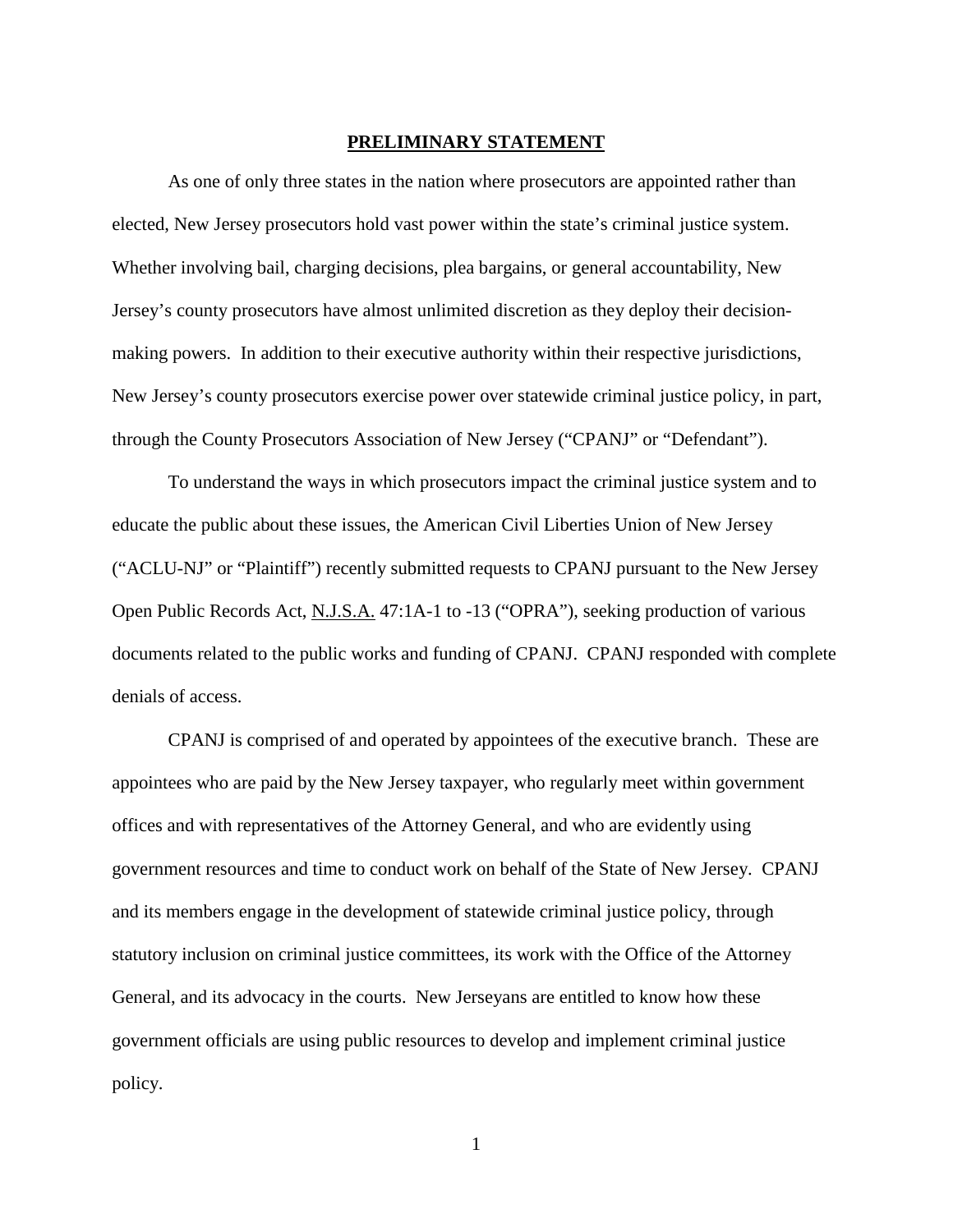For the reasons argued and expressed below and in Plaintiff's Verified Complaint, this Court should find that CPANJ is a public agency as defined by OPRA, order them to produce all documents responsive to Plaintiff's requests, and find CPANJ to be in violation of OPRA for failing to timely provide the requested documents and for failing to designate a custodian of records. This Court should direct CPANJ to designate a records custodian, adopt an OPRA request form, and lawfully comply with future OPRA requests. Alternatively, this Court should grant Plaintiff access to the requested documents under the common law right of access.

Lastly, this Court should declare Plaintiff a prevailing party entitled to an award of attorneys' fees.

#### **STATEMENT OF FACTS**

CPANJ describes its mission as "maintain[ing] close cooperation between the Attorney General of the State of New Jersey, the Division of Criminal Justice of the State of New Jersey and the twenty-one (21) county prosecutors of the State of New Jersey . . . so as to promote the orderly administration of criminal justice within the State of New Jersey . . ." (emphasis added)(See Exhs. A-C.) Despite being classified as "volunteers" in its 990 tax forms, all officers, trustees, and members of CPANJ are New Jersey county prosecutors, appointed by the Governor and paid by the State of New Jersey. CPANJ's income seems to be entirely derived from membership dues and conference fees.

CPANJ regularly meets with representatives of the Attorney General of New Jersey at the Hughes Justice Complex in Trenton, New Jersey, is treated by the Office of the Attorney General ("OAG") as a partner in implementing statewide criminal justice policy, and is generally treated by the OAG as an instrumentality, as is demonstrated by the well-documented close relationship and coordinated efforts between CPANJ and the OAG.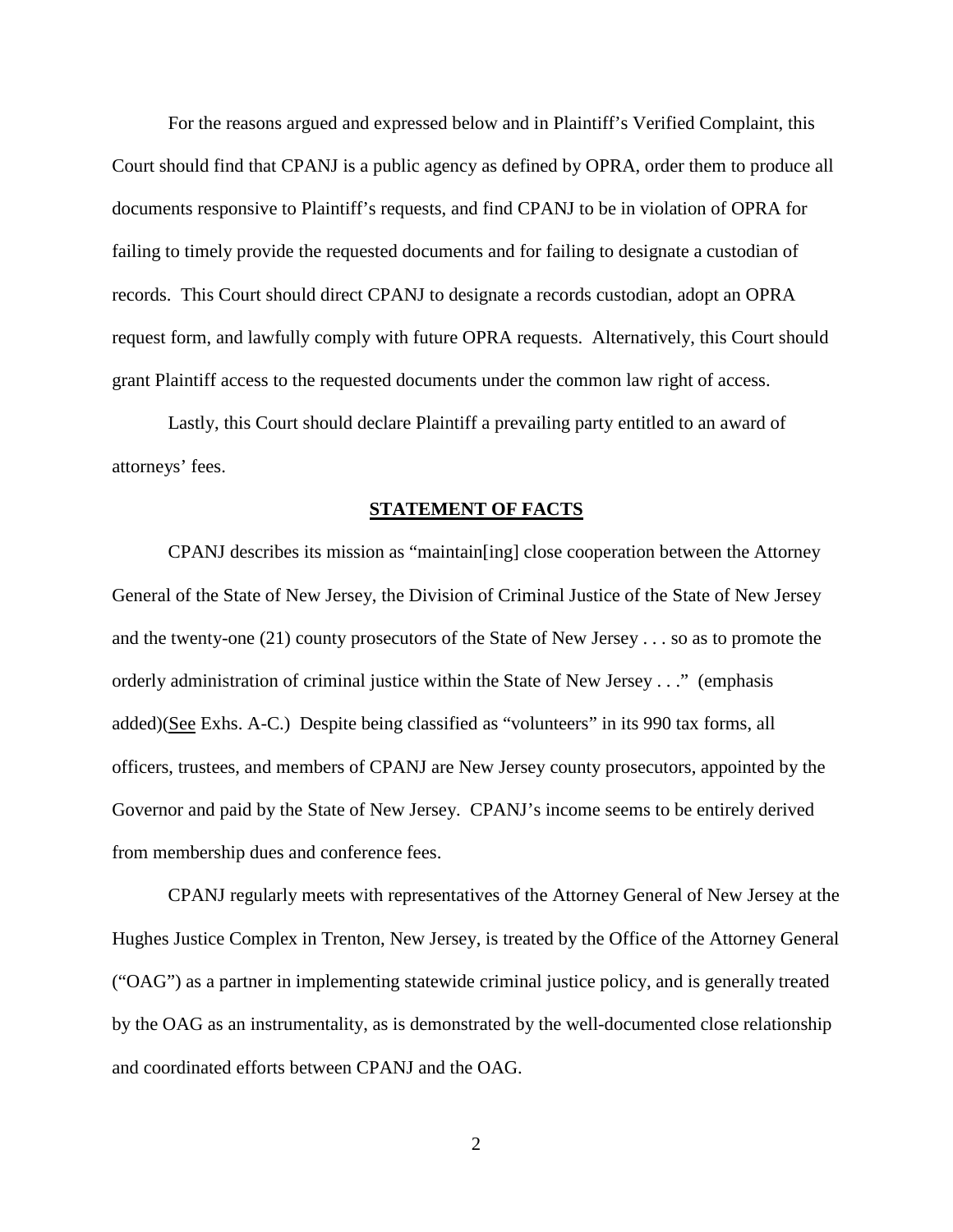Indeed, CPANJ regularly sends copies of its meeting agendas to the Office of the

Attorney General. Going as far back as February 1985, CPANJ and the Attorney General issued

a joint policy statement regarding prosecutorial review of search warrant applications. (Exh. D.)

CPANJ has a designated seat on the Department of Law and Public Safety Police Training

Commission (N.J.S.A. 52:17B-70) and the New Jersey Parole Advisory Board (N.J.S.A. 30:4-

123.47A). On March 5, 2018, the Department of Law and Public Safety and Office of the

Attorney General announced the availability of \$870,450 in funding to support training in county

prosecutors' offices under the Violence Against Women Act ("VAWA") Grant Program.

CPANJ is a representative on the VAWA Advisory committee. (See Exh. E.)

In addition, CPANJ has repeatedly litigated and filed appearances as *amicus curiae* in

support of the State of New Jersey. For example:

- On October 12, 2017, the CPANJ filed a letter-brief with the New Jersey Supreme Court on Morris County Prosecutor's Office letterhead on behalf of itself as amicus curiae in State of New Jersey v. Hassan Travis (Sup. Ct. Docket No. 080020). The brief was submitted by Richard T. Burke, Warren County Prosecutor and CPANJ president, as well as John McNamara, Jr., ("McNamara") Supervising Assistant Prosecutor in Morris County.
- On November 30, 2018, the CPANJ filed a letter-brief with the New Jersey Supreme Court on Morris County Prosecutor's Office letterhead on behalf of itself as amicus curiae in State of New Jersey v. Terrell Hyman (Sup. Ct. Docket No. 080851). The brief was submitted by Koch, Sussex County Prosecutor, and the CPANJ president, as well as McNamara, now the Chief Assistant Prosecutor in Morris County.
- On September 18, 2019, the CPANJ filed a letter-brief with the New Jersey Supreme Court on Morris County Prosecutor's Office letterhead on behalf of itself as amicus curiae in State of New Jersey v. Antoine McCray and State of New Jersey v. Sahaile Gabourel (Sup. Ct. Docket No. 082744). The brief was, once again, submitted by Koch and McNamara.

Put simply, CPANJ is operated entirely by government appointees who are paid with New Jersey

taxpayer funds to perform legal duties on behalf of the State of New Jersey while using

government resources to do so.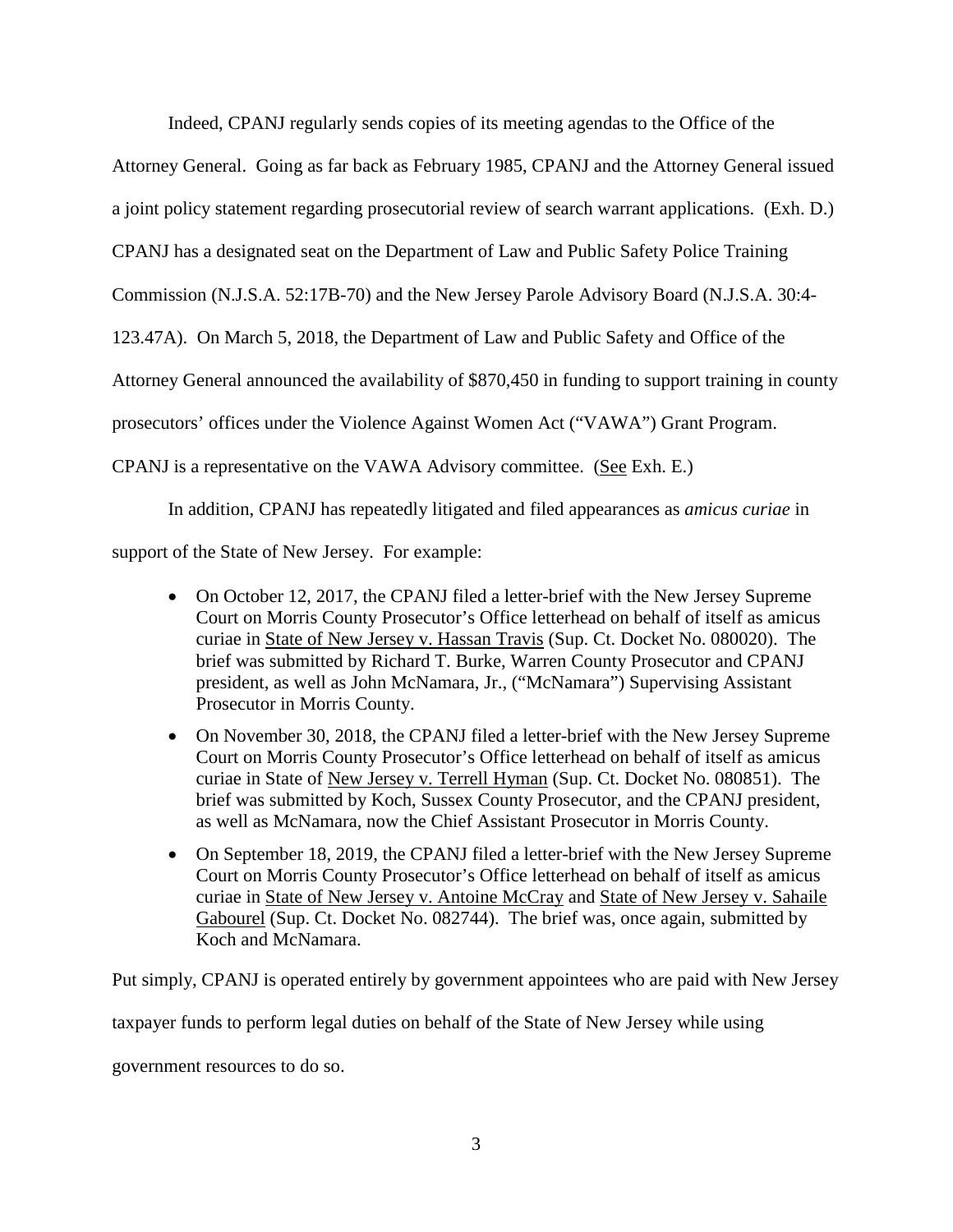In light of these facts, the ACLU-NJ's OPRA requests seek five categories of items from CPANJ created during the period spanning from January 1, 2017 to the present: (1) meeting agendas; (2) meeting minutes; (3) records reflecting funding received by CPANJ; (4) briefs filed in state or federal courts by CPANJ; and (5) polices or practices shared with county prosecutors through CPANJ. None of these requests involve criminal investigations, legislative resolutions, executive orders, or a civilian's personal information. None of the requests fall under any of the other categories of exempted records articulated in OPRA.

Regardless, CPANJ has denied Plaintiff's requests, arguing that the denial was justified because: (1) CPANJ is not a public agency as defined by N.J.S.A. 47:1-A-1.1; (2) the requested records were exempt from production pursuant to  $N.J.S.A.$  47:1A-9; (3) CPANJ has no physical office and thus cannot "possess" or "maintain" the requested records which "are scattered and possessed by many members of CPANJ; (4) the requests fail to specifically name identifiable government records; and (5) the requests fail to satisfy the necessary requirements for access to public records under the common law. At no point has CPANJ asserted that the requested documents do not exist; rather, it asserts that the documents bear only a "tangential relationship to the organization" or are subject to one of the exemptions articulated in OPRA.

### **ARGUMENT**

## **I. DEFENDANTS VIOLATED OPRA BY REFUSING TO PROVIDE DOCUMENTS RESPONSIVE TO PLAINTIFF'S OPRA REQUESTS.**

"*[A]ll* government records *shall* be subject to public access unless exempt." MAG Entm't, LLC v. Div. of Alcoholic Beverage Control, 375 N.J. Super. 534, 544 (App. Div. 2005) (emphasis added). Indeed, "[t]he purpose of OPRA 'is to maximize public knowledge about public affairs . . . and to minimize the evils inherent in a secluded process.'" Times of Trenton Publ'g Corp. v. Lafayette Yard Cmty. Dev. Corp., 183 N.J. 519, 535 (2005). OPRA's core

4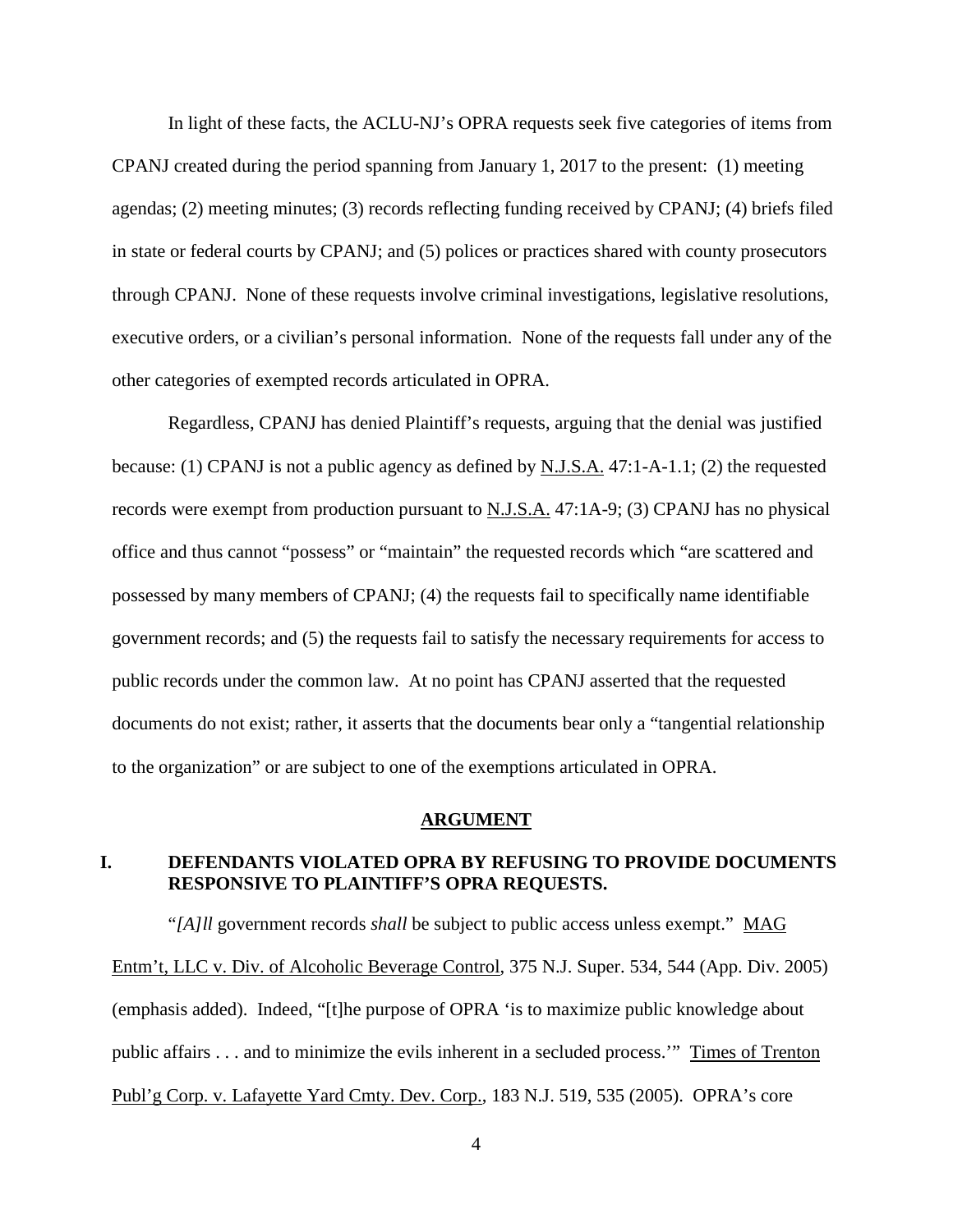premise is that "society as a whole suffers . . . when governmental bodies are permitted to operate in secrecy." Asbury Park Press v. Ocean Cnty. Prosecutor's Office, 374 N.J. Super. 312, 329 (App. Div. 2004). These foundational principles of access are essential in creating and maintaining a transparent, accountable, corruption-free democracy that truly serves New Jersey's citizens. OPRA's language mandates broad construction of its provisions—using a totality of the circumstances analysis—in favor of access. A government records custodian thus "has the burden of proving that [any] denial of access is authorized by law." N.J.S.A. 47:1A-1.1, 6.

Because CPANJ is a public agency playing a central role in the development and implementation of criminal justice policy, the public is entitled to know about its work on the public's behalf. CPANJ has failed to provide any lawful justification for its denial of access.

### **A. CPANJ is a Public Agency.**

OPRA defines a "public agency" or "agency" to include:

. . . [A]ny political subdivision of the State or combination of political subdivisions, and any division, board, bureau, office, commission or other instrumentality within or created by a political subdivision of the State or combination of political subdivisions, and any independent authority, commission, instrumentality or agency created by a political subdivision or combination of political subdivisions.

## [N.J.S.A. 47:1A-1.1.]

The definition of "public agency" under OPRA is deliberately broad to ensure that the largest number of New Jersey instrumentalities are held accountable to scrutiny and that the central premise of OPRA—public access to government functions—is not impaired or stymied. Fair Share Hous. Ctr., Inc. v. N.J. State League of Municipalities, 207 N.J. 489, 492 (2011) ("[OPRA] is broadly written so that a wide variety of entities fall within the compass of ["public agency."]); see also Paff v. N.J. State Firemen's Ass'n, 431 N.J. Super. 278, 288 (App. Div. 2013) ("[T]he definition of 'public agency' is broad.").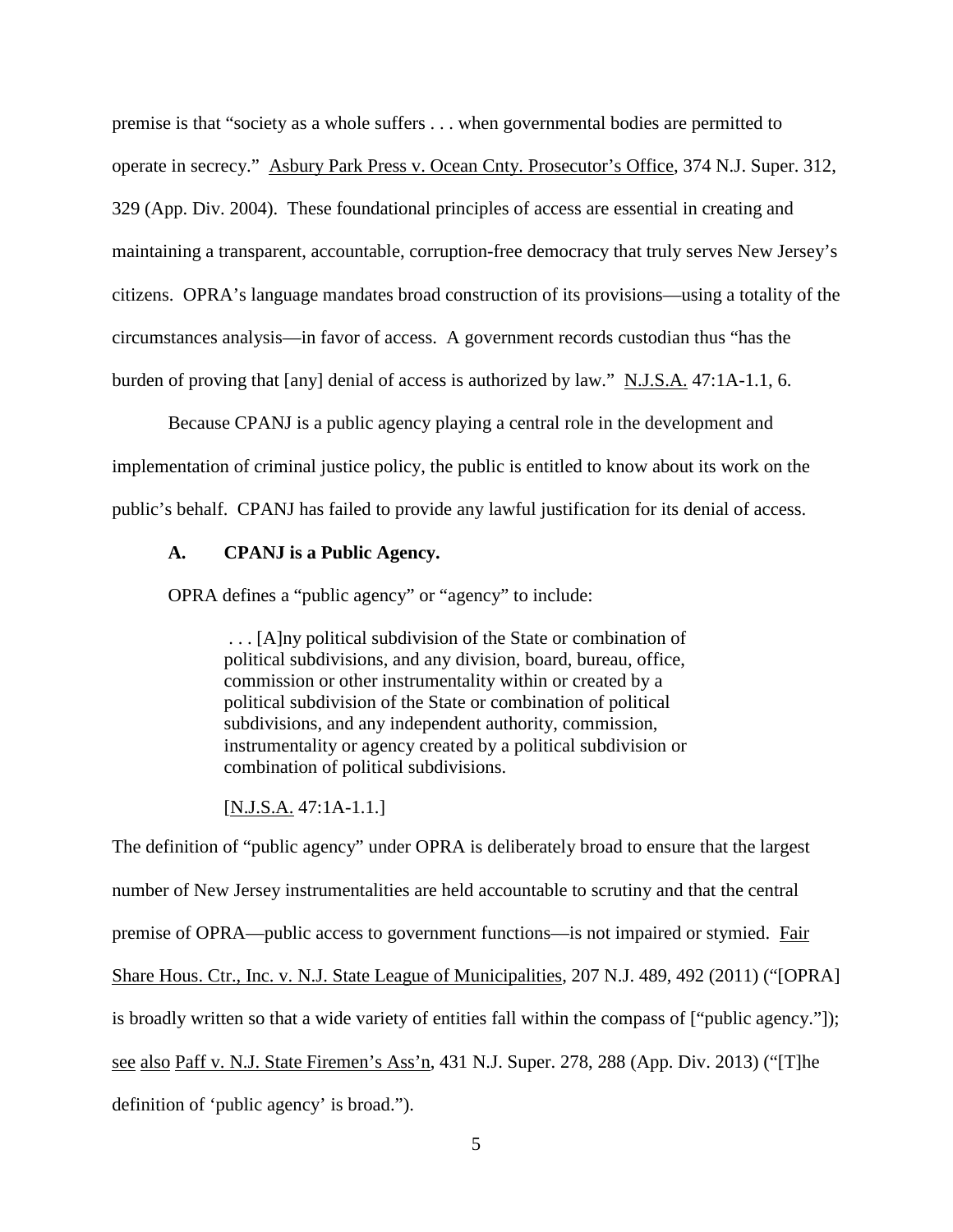CPANJ argues that its denial of access is justified as it is not a public agency subject to the dictates of OPRA. Citing Fair Share Housing, CPANJ argues that it was "not created by statutory mandate. It does not perform the governmental functions of its creators, nor is the CPANJ assigned or delegated County Prosecutorial duties." (See Exh. F at 3.) CPANJ further argues, this time citing Wronko v. N.J. Soc'y for Prevention to Cruelty to Animals, 453 N.J. Super. 73 (App. Div. 2018), that it does not "fulfill a purpose or perform the duties of the prosecutors' offices, individually or as a whole." Id. These assertions of denial abandon CPANJ's own self-declared purpose which sits squarely within the bounds of OPRA's public agency definition. N.J.S.A. 47:1A-1.1; see also Sussex Commons Assocs., Ltd. Liab. Co. v. Rutgers, 210 N.J. 531, 544 (2012).

As has long been established, "a court must look behind the technical form of an entity to consider its substantive attributes." Paff, 431 N.J. Super. at 287. As a broad guide through that analysis, however, courts have considered the following factors: (1) whether the organization is controlled by the government; (2) whether it serves a traditional government function; and (3) whether it was created by statute. Fair Share Housing, 207 N.J. at 501. These are merely *suggested* factors for consideration, not required elements to be satisfied; to the contrary, any determination of "whether an entity is a public agency involves a fact-sensitive inquiry." Paff, 431 N.J. Super. at 288.

#### *1. CPANJ Is Controlled by Government Actors*.

In determining public agency status, courts look to the "formation, structure, and function" of the organization. Id. at 287-88. Whether an entity can be considered a public agency is largely influenced by the level of control exerted by appointed officials. See Fair Share Housing, 207 N.J. at 504 (finding that a nonprofit, unincorporated association, controlled

6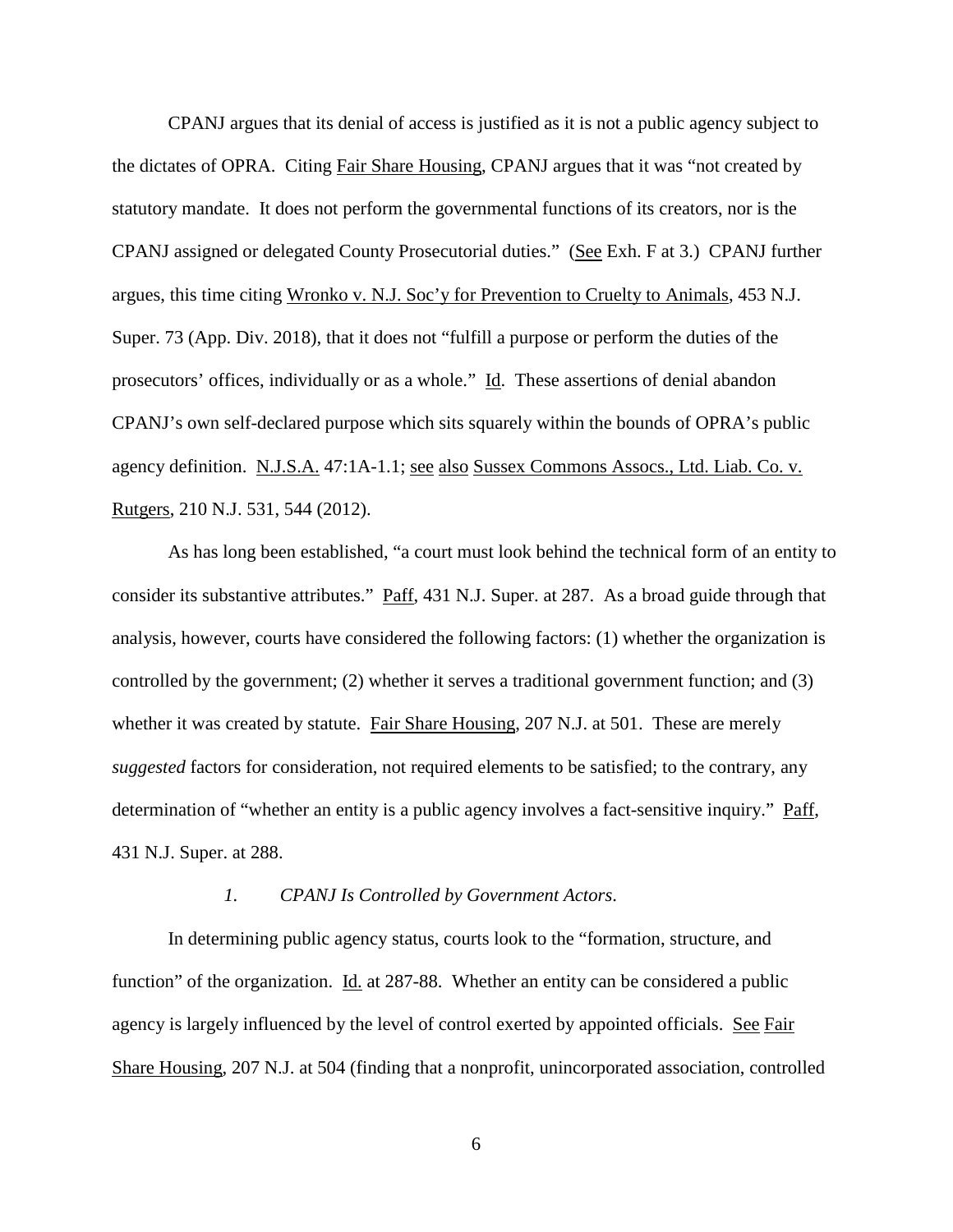by elected or appointed officials and created through statutory authorization, is a public agency under OPRA). In this sense, even private non-profit organizations may be considered public agencies. See Times of Trenton Publ'g Corp. v. Lafayette Yard Cmty. Dev. Corp., 183 N.J. 519, 535 (2005).

County prosecutors are appointed by the executive branch to serve the counties they represent. See N.J.S.A. 2A: 158-1 ("There shall be appointed, for each county, by the governor with the advice and consent of the senate . . . some fit person . . . who shall be known as the County Prosecutor . . ."). County prosecutors are thus statutory creations entirely subject to the Governor's appointment power and the Attorney General's authority. CPANJ's funding is accrued almost entirely through the dues of the government appointees that it serves. No private citizens are members of CPANJ. It is of no moment that CPANJ is a volunteer run organization or a not-for-profit organization; its membership is restricted to 21 appointees of the executive  $branch<sup>1</sup>$  $branch<sup>1</sup>$  $branch<sup>1</sup>$  who "have absolute control over the membership" such that CPANJ "could only have been 'created' with their approval." Lafayette Yard, 183 N.J. at 535-36.

### *2. CPANJ Serves a Government Function*.

By its own assertion, CPANJ's mission is to "maintain close cooperation between the Attorney General . . .[and] the Division of Criminal Justice . . . and the twenty-one (21) county prosecutors of the State of New Jersey relative to the developing educational programs so as to promote the orderly administration of criminal justice within the State of New Jersey . . ." including working with assistant prosecutors to file litigation in support of the State. $2$  (Exhs. A-

<span id="page-11-0"></span><sup>&</sup>lt;sup>1</sup> Indeed, CPANJ argues it cannot produce the requested documents because it would be difficult "to compile the CPANJ's records from all 21 County Prosecutors' Offices." (Exh. F at 4).

<span id="page-11-1"></span><sup>&</sup>lt;sup>2</sup> While CPANJ does tout some sort of educational component to its efforts—and earns some income through conferences—in light of its statutorily ordained spot on several law enforcement oriented boards and commissions as well as its clear legal efforts in the courts, education is an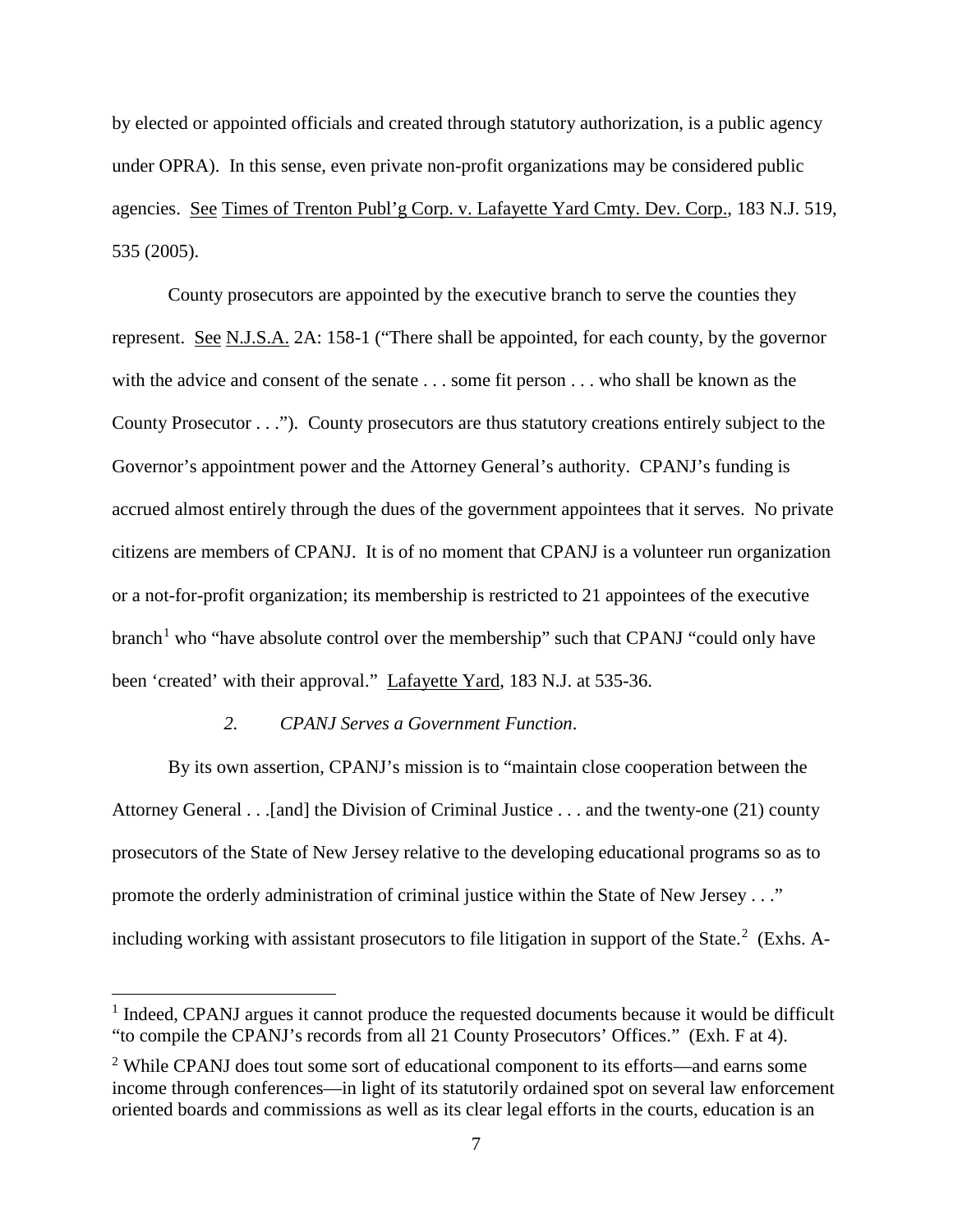C.) CPANJ clearly performs a government function "by assisting state and local governments"—often at the State's behest—with the creation and implementation of criminal justice policy, grant making decisions, and litigation in support of state interests. Wronko, 453 N.J. Super. at 81.

CPANJ has no physical office; accordingly, any work done by it is likely done using government infrastructure and means. CPANJ regularly meets with the Attorney General in a government building, during working hours, about State business. CPANJ sends its meeting agendas to the Attorney General's office. CPANJ holds statutorily designated seats on state commissions and boards that are directly connected to state law enforcement interests, including parole and the training of police officers. See N.J.S.A. 52:17B-70; N.J.S.A. 30:4-123.47A. On its factual face, CPANJ is an organization of government appointees carrying out government business.

Even looking beyond these facts, CPANJ also satisfies the OPRA definition for a public agency: an "instrumentality . . . created by a . . . combination of political subdivisions." N.J.S.A. 47:1A-1.1; see also Fair Share Housing, 207 N.J. at 503. As the Supreme Court has held, an "[i]nstrumentality is variously defined as '[a] thing used to achieve an end or purpose' and, alternatively, as '[a] means or agency through which a function of another entity is accomplished, such as a branch of a governing body.'" Id. at 504 (*quoting* Black's Law Dictionary 814 (8th ed. 2014)). The CPANJ achieves an end by providing a function on behalf of "the twenty-one (21) County Prosecutors of the State of New Jersey" to "maintain . . . close cooperation between the Attorney General of the State of New Jersey [and] the Division of

 $\overline{a}$ 

adjacent and minor purpose compared to the several law enforcement goals for which CPANJ is clearly responsible.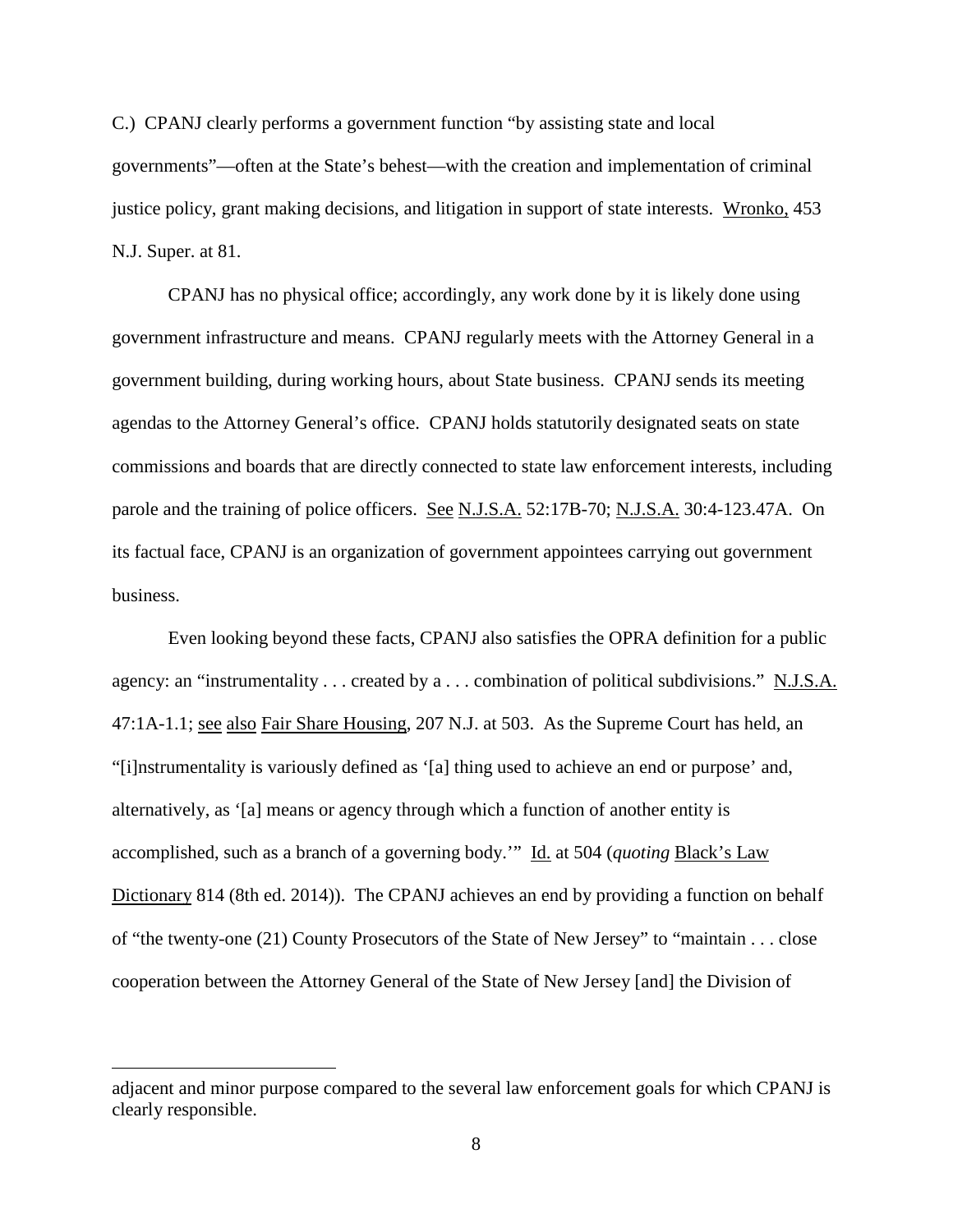Criminal Justice of the State of New Jersey." (See Exh. A-C). Under the plain language of OPRA, the CPANJ is an instrumentality.

Although the term "political subdivision" is more statutorily nebulous, courts have defined it as "an agency created for the exercise, within the prescribed limits, of the governmental functions and powers of the [S]tate." Verry v. Franklin Fire Dist. No. 1, 230 N.J. 285, 305 (2017) (Albin, J., dissenting), quoting City of Jersey City v. Martin, 126 N.J.L. 353, 361 (1941); see also Black's Law Dictionary 1277 (9th ed. 2009) (political subdivision may be defined as "[a] division of a state that exists primarily to discharge some function of local government."). "When prosecutors perform their law enforcement function, they are discharging a State responsibility . . *. at its essence the County Prosecutors' law enforcement function is clearly a State function* . . ." Wright v. State, 169 N.J. 422, 452 (2001) (emphasis added); see also Lavezzi v. State, 219 N.J. 163, 167 (2014) ("The Criminal Justice Act of 1970 provides that '[t]he criminal business of the State shall be prosecuted by the Attorney General and the county prosecutors.'"). OPRA does not set forth a traditional "government-function test," and it would be irrelevant here as the function of CPANJ must be seen as an essential governmental one, given its interconnectedness throughout State government to the Governor, the Attorney General, and various other cadres of law enforcement.<sup>[3](#page-13-0)</sup> Fair Share Housing, 207 N.J. at 6; see also Paff, 431 N.J. Super. at 288 (mission to promote "the development and advancement of the best methods of fire protection and the cultivation of fraternal fellowship among the various departments and fire persons throughout the State and elsewhere" is a traditional government function).

<span id="page-13-0"></span> $3$  It should also be noted that OPRA defines "law enforcement agency" as "a public agency, or part thereof, determined by the Attorney General to have law enforcement responsibilities." N.J.S.A. 47:1A-1.1.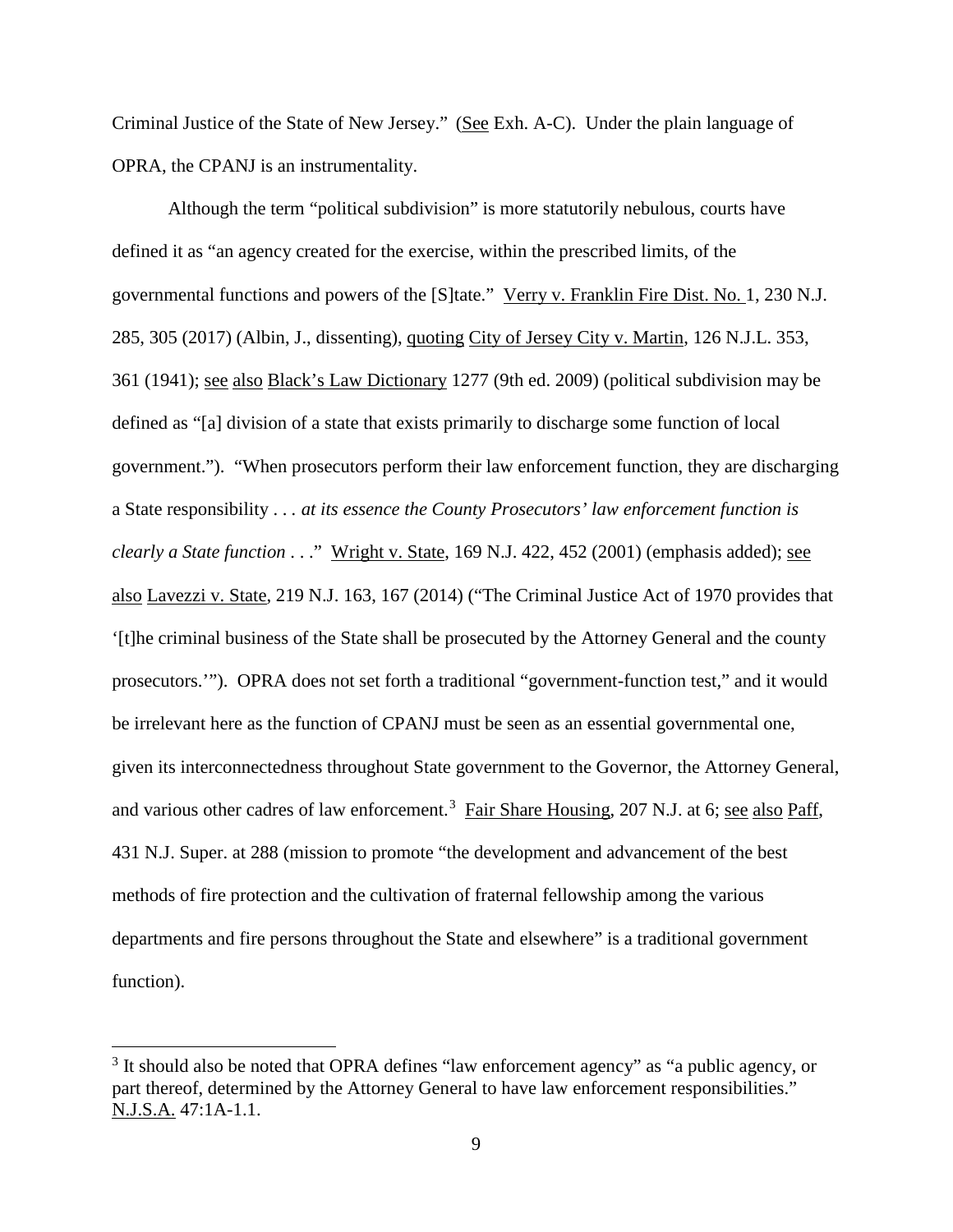Prosecutors yield a tremendous amount of power which is used daily to shape the criminal justice system at large. See Juleyka Lantigua-Williams, "Are Prosecutors the Key to Justice Reform?", available at https://www.theatlantic.com/politics/archive/2016/05/areprosecutors-the-key-to-justice-reform/483252/ (discussing prosecutorial accountability in response to corruption and misconduct) (last checked Oct. 30, 2019). Given the instruction that "any limitation on the right of access . . . shall be construed in favor of the public's right to access," where such power is wielded, checked only by the Attorney General, any benefit of the doubt must remain in favor of the public and their access to public records. N.J.S.A. 47:1A-1; see also Paff, [4](#page-14-0)31 N.J. Super. at 287 (quoting Fair Share Housing, 207 N.J. at 501).<sup>4</sup>

To assert that CPANJ is not a public agency is to "elevate form over substance to reach a result that subverts the broad reading of OPRA as intended by the Legislature." Lafayette Yards, 183 N.J. at 535. CPANJ is an instrumentality of a combination of political subdivisions of the State, and thus is unequivocally a public agency subject to OPRA.

### **B. The Documents in Question Are Not Exempted From Disclosure**.

Any document kept on file or received in the course of the official business of an "agency" is a government document, and thus is subject to disclosure. Fair Share Housing, 207 N.J. at 492. CPANJ asserts, albeit *arguendo*, that, even if it was a public agency, the requested documents are exempt from production as confidential records that, if disclosed, would compromise its ability to effectively conduct investigations. (See Exh. F at 3). To support this

<span id="page-14-0"></span><sup>&</sup>lt;sup>4</sup> Contrary to CPANJ's assertions, statutory authorization is unnecessary for a public agency finding. (See Exh. F at 3) ("no such statutory construct exists that sanctioned the creation of the CPANJ."). Fair Share Housing described statutory authorization as an *additional* factor that qualified the League as a public agency because, more importantly and essentially, the League was "controlled by . . . *appointed officials from the very municipalities it represents*." Fair Share Housing, 207 N.J. at 504. (Emphasis added.) Such is certainly the case here.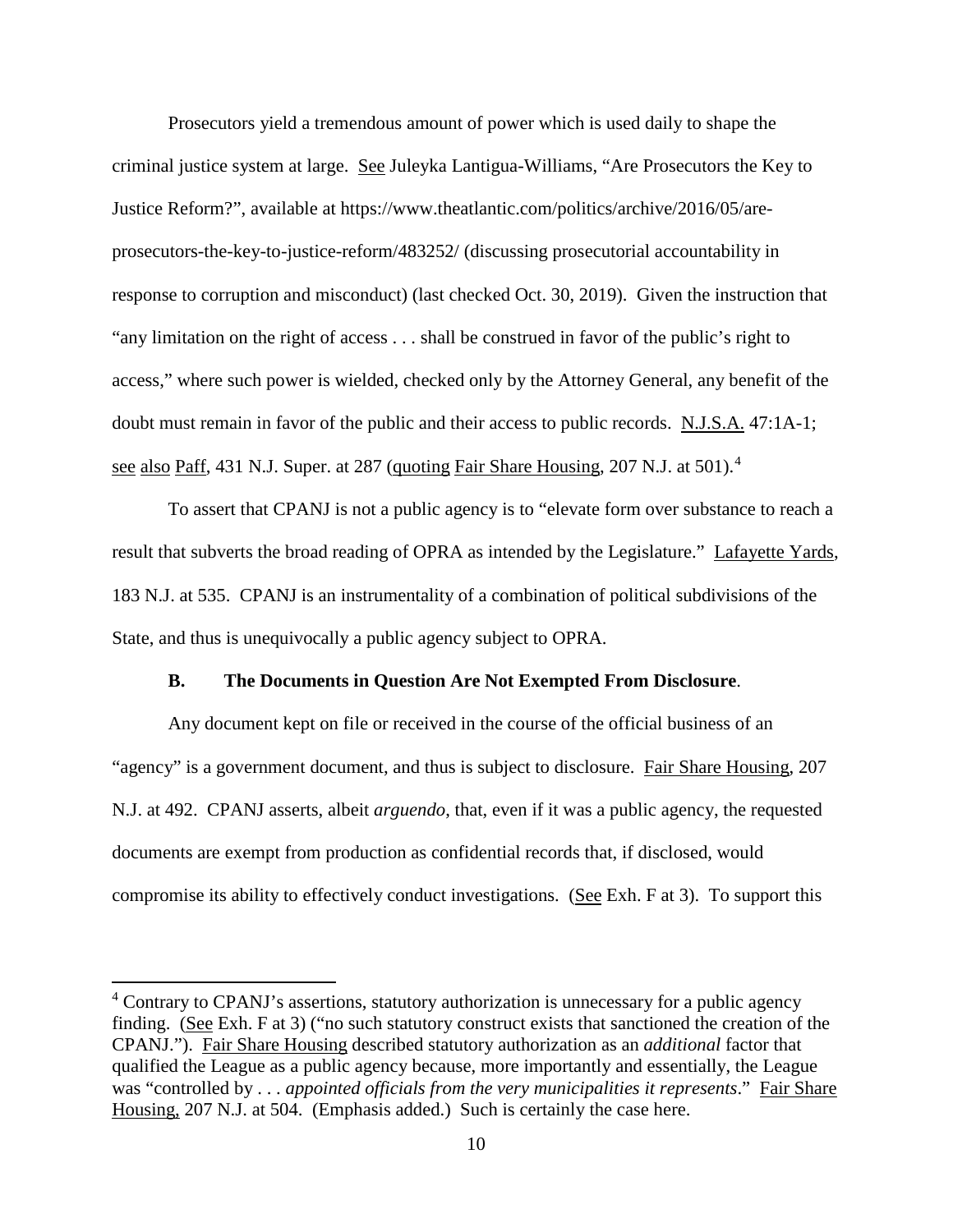position, CPANJ argues that a decision of the Government Records Council ("GRC"), Akhtar v. DNJ, GRC Complaint No. 2014-344 (September 2016), held that similar documents were exempt from production because they were related to criminal investigations, civil enforcement proceedings, or constitute inter-agency advisory, consultative, or deliberative materials and are exempt from disclosure. Id. at 4. These arguments are all without merit.

As an initial matter, decisions of the GRC are not binding upon this court, and Plaintiff's request for CPANJ's policies or procedures must be considered within the instant context and not as an appendage to an unrelated GRC decision. N.J.S.A. 47:1A-7(e); O'Shea v. Township of West Milford, 410 N.J. Super 371, 382 (App. Div. 2009).

Plaintiff's document requests are simply not materials that could be construed as related to criminal investigations or civil enforcement proceedings. CPANJ argues that any production of documents requested by Plaintiff would invoke an exemption pursuant to N.J.A.C. 13:1E-3.2(a)(2) that is not abrogated by OPRA. (Exh. F at 3-4.) CPANJ's citation in support of this argument, however, leaves out important language so as to insinuate that records and training manuals are exempted from production across the board. As the statute's text makes clear, what is in fact exempted are "[r]ecords, including standard operating procedures, manuals, and training materials that may reveal: . . . *specific legal strategy or advice, attorney work product, attorney-client privileged material, or other privileged material*." N.J.A.C. 13:1E-3.2(a)(3) (emphasis added). Any privileged material contained in the requested responsive documents could be easily redacted. Further, once redacted, if CPANJ is, in fact, responsible for creating operational techniques and procedures, it seems that knowledge of what those functions are—not the details of what they might be—beg disclosure to a public on the receiving end of actions that would "create a risk to the safety of persons, property, [or] electronic data . . ." N.J.A.C. 13:1E-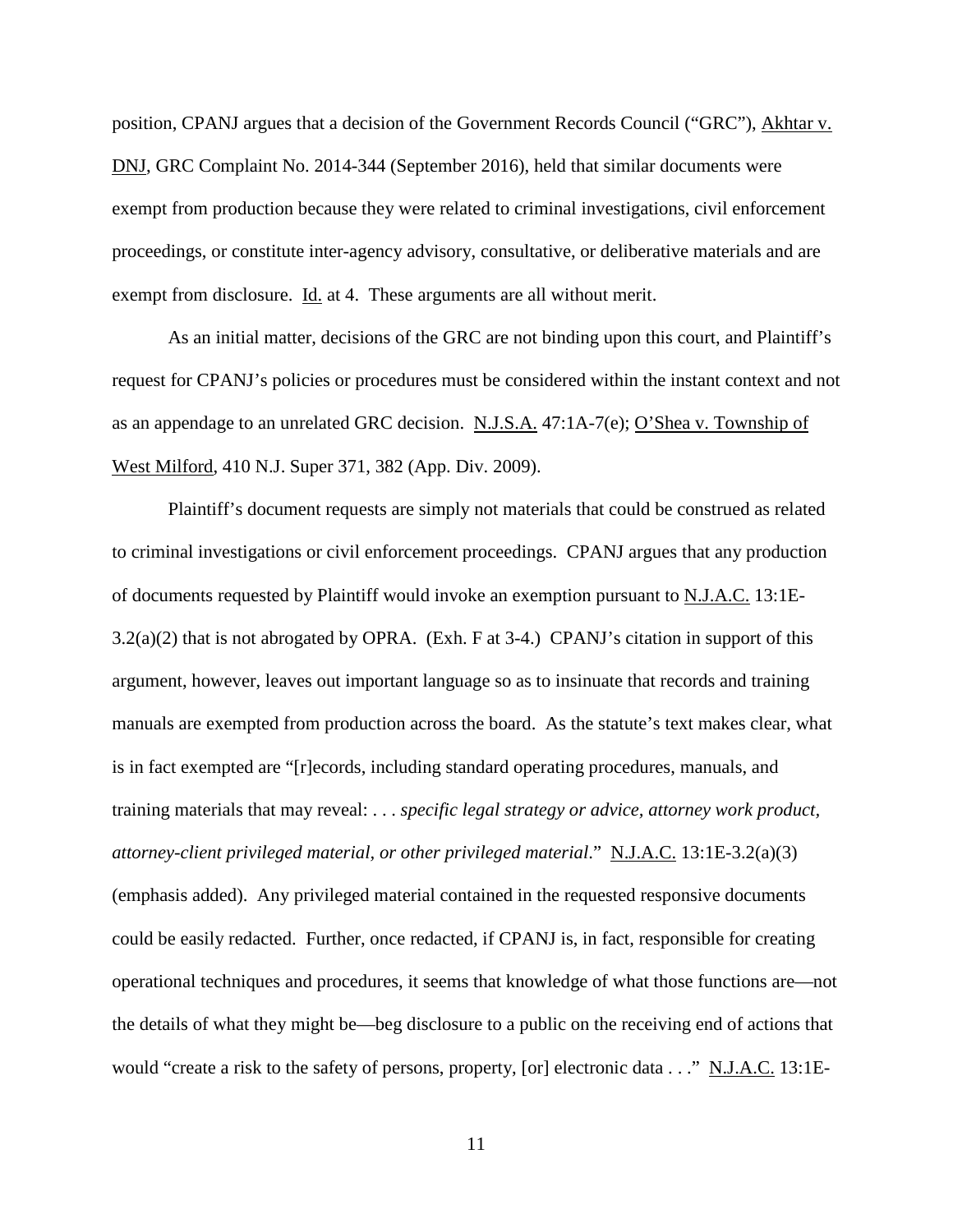$3.2(a)(2)$ .

CPANJ also urges this Court to adopt broad readings of the "ongoing investigations" and "criminal investigatory records" exemptions to OPRA's access requirements, which would result in large swaths of records being removed from public view. Based on the intent of the Legislature, prior case law, and practical realities, these arguments must also be rejected.

The ongoing investigatory exemption to OPRA can only be invoked when the requested records "pertain[s] to an investigation" and their "release would be inimical to the public interest." N.J.S.A. 47:1A-3. In addition, the record at issue must not have previously been available to the public. Id. It is unclear on its face what meeting agendas and minutes, accounts of funding, briefing, or even policies and practices created by CPANJ would have to do with an investigation, as CPANJ cannot at once be not involved in law enforcement activities but simultaneously protected by its involvement in law enforcement activities. CPANJ has also failed to establish that any of the requested documents were not previously available to the public, particularly given that some of the records have been sent to the OAG where they are inarguably responsive to public OPRA requests. Lastly, any assessment of whether or not disclosure of a record is "inimical to the public interest" requires a record-by-record analysis, and precludes the categorical restrictions Defendant invokes.

As for the "criminal investigatory record" exception, such exception pertains to a record "not required by law to be made, maintained or kept on file" or relating to "any criminal investigation or related civil enforcement proceeding." N.J.S.A. 47:1A-1.1. Both prongs must be satisfied for a record to be exempt from public access. Id. The requested records do not pertain to an investigation because the records are factual meeting minutes, agendas, and fiscal accountings which are, by nature, non-investigatory and routinely kept in the normal course of

12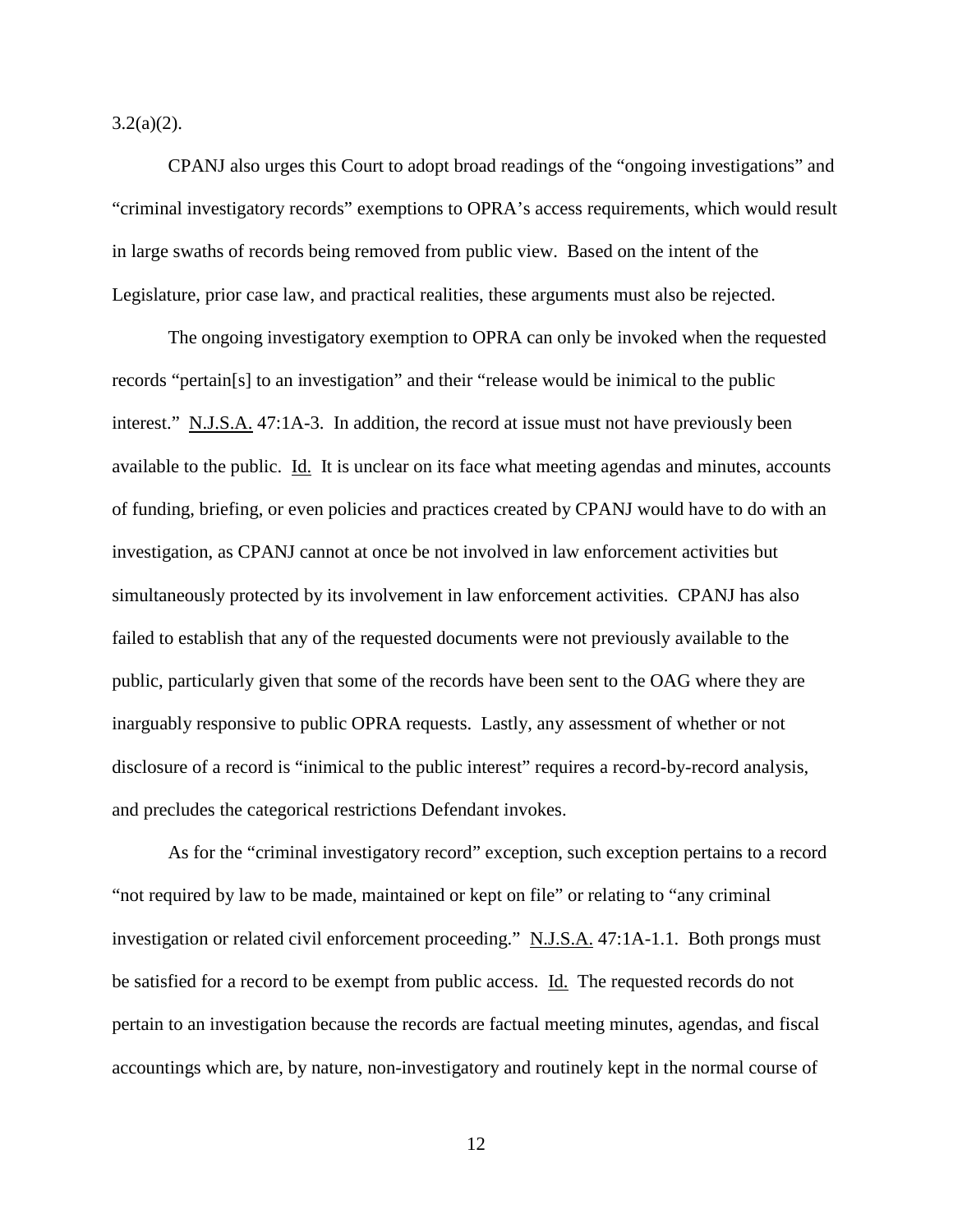business. While the records at issue may not be required by law to be maintained, IRS guidance directs nonprofit organizations to "take steps to ensure" that they are; indeed, nonprofits filing Form 990s may attest to keeping contemporaneously records documenting meetings or written actions, which CPANJ did in Part VI, line 8a-b of multiple tax forms. (See Exhs. A-C.) The prongs are not satisfied and the exception is thus inapplicable.

CPANJ also invokes the "advisory, consultative, or deliberative material" exception. This exception "has been construed to encompass the deliberative process privilege, which has its roots in the common law." Ciesla v. N.J. Dep't of Health & Sr. Servs., 429 N.J. Super. 127, 137 (App. Div. 2012). The applicability of the deliberative process privilege is governed by a two-prong test: that a document is (1) "pre-decisional," meaning it was "generated before the adoption of an agency's policy or decision;" and (2) deliberative, in that it "contain[s] opinions, recommendations, or advice about agency policies." Educ. Law Ctr. v. Dep't of Educ., 198 N.J. 274, 286 (2009) (quoting In re Liquidation of Integrity Ins. Co., 165 N.J. 75, 84-85 (2000)). Only where a document satisfies both prongs is it exempt from disclosure under OPRA.

As to the first prong, CPANJ must prove that the requested documents "were used, or could be used, in the agency's decision-making process." Libertarians for Transparent Gov't v. Gov't Records Council, 453 N.J. Super. 83, 90 (App. Div. 2018). If the requested documents remained subject to revision and recommendations, *i.e.* drafts, and were not yet approved for public circulation, they are considered to be pre-decisional. Any documents that were, however, approved for public circulation must be disclosed. Neither fiscal records, briefing, nor meeting agendas, however, include within their ambit decision making materials, and the request is limited to responsive final drafts. To the extent that the meeting minutes and policies include pre- and post-deliberative material, such information could easily be redacted. N.J.S.A. 47:1A-

13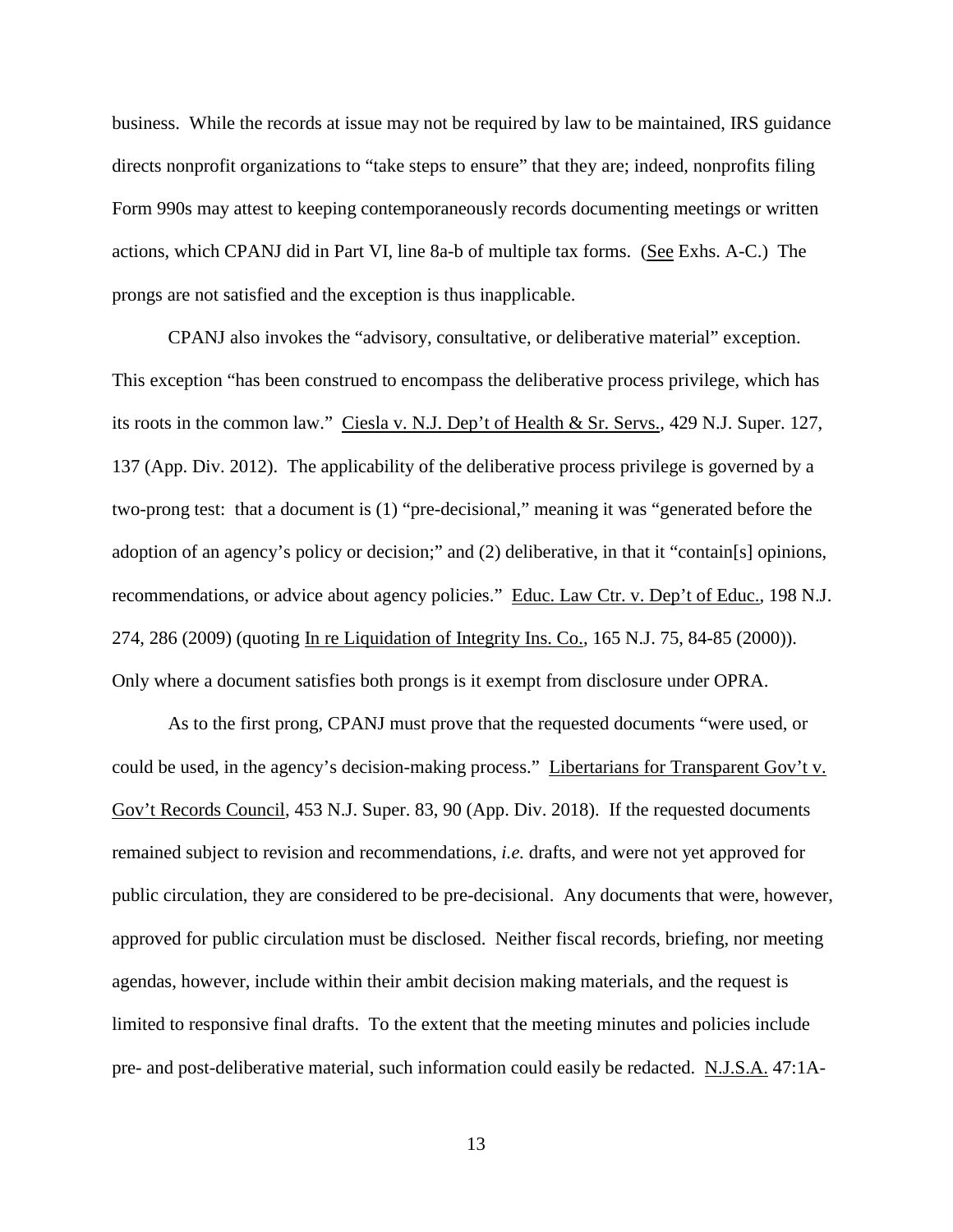5(g). As for the second prong, the exempted document must be closely related to "the formulation or exercise of . . . policy-oriented judgment or [to] the process by which policy is formulated." Libertarians, 453 N.J. Super. at 89-90. Such a determination is for the court after *in camera* review, but does not encompass the requests that are clearly unrelated to policy. Neither prong of the test is satisfied and the requested documents are thus eligible for disclosure.

## **C. Defendant is Obligated to Collect and Produce Responsive Documents.**

CPANJ argues that it could not comply with Plaintiff's requests because it has no "physical office, location, or even an online presence", the requested records "are scattered and possessed by the many members of the organization", and "the records of the CPANJ [are] unidentifiable," because "the custodian would . . . have to filter between what is repetitive and what is unique, all of which extends beyond the scope of a custodian's duties under OPRA." (Exh. F at 4-5). This reasoning is tortured.

Plaintiff's request would not require CPANJ to analyze, compile or produce new documents. Certainly, Plaintiff is not requesting "an open-ended search . . . of an agency's files." MAG, 375 N.J. Super. at 549. The documents have already been created during the ordinary course of business, have been clearly identified and defined, and are limited in their scope; indeed, some have already been collected and sent to the OAG. Plaintiff has requested specific documents created during a specific timeframe, Plaintiff has not made a blanket request for any and all loosely associated information.

### Further:

OPRA identifies the responsibilities of . . . the agency relevant to the prompt access the law is designed to provide. The custodian . . . *must adopt forms for requests, locate and redact documents, isolate exempt documents, assess fees and means of production, [and] identify requests that require 'extraordinary expenditure of time and effort'* . . .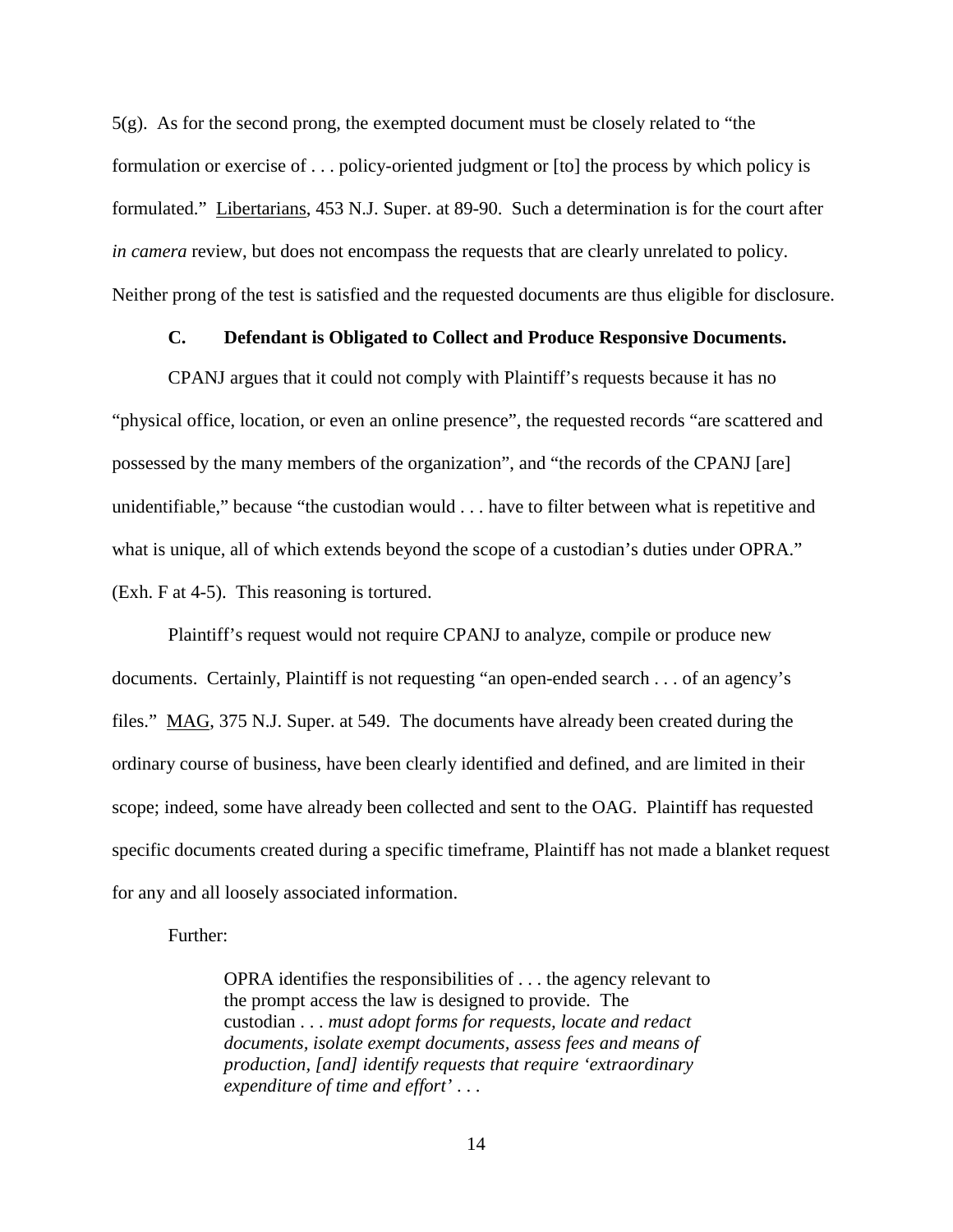[N.J. Builders Ass'n v. N.J. Council on Affordable Hous., 390 N.J. Super. 166, 176-77 (App. Div. 2007) (emphasis added)].

OPRA does not require a custodian to not feel challenged when going about their statutory duty.

# **II. PLAINTIFF IS ENTITLED TO DOCUMENTS RESPONSIVE TO ITS OPRA REQUEST UNDER THE COMMON LAW RIGHT OF ACCESS**

At common law, a person has an enforceable right to require custodians of public records

to make those records available for inspection. Irval Realty v. Bd. Of Pub. Util. Comm'rs, 61

N.J. 366, 372 (1972). The Supreme Court continued:

It was, however, necessary that the citizen be able to show an interest in the subject matter of the material he sought to scrutinize. Such interest need not have been purely personal. As one citizen . . . concerned with a public problem or issue, he might demand and be accorded access to public records bearing upon the problem, even though his individual interest may have been slight.

 $\lceil$ Id.]

Here, the interest is hardly slight. Given the appointment of county prosecutors by the Governor, there exists no check for prosecutorial accountability by private New Jerseyans through the ballot box. Civic engagement and knowledge is thus the sole means of addressing the public interest in a wide range of issues impacted by prosecutors' decisions in the courtroom and beyond. [5](#page-19-0)

Three issues must be addressed in determining whether the common law requires production of the requested records: (1) whether the records are "public records" as defined by the common law; (2) whether the plaintiff has the requisite interest to inspect the public records;

<span id="page-19-0"></span> <sup>5</sup> Indeed, in New Jersey, Black people make up only 14% of the population, but comprise 61% of the prison population and are incarcerated at a rate more than 12 times that of whites, a disparity level that is the highest in the nation. This racial disparity can be directly attributed to prosecutorial decision making. See https://www.fundfornj.org/crossroadsnj/reports/criminaljustice-reform?items\_per\_page=All (last checked Oct. 30, 2019); https://www.aclunj.org/theissues/criminaljustice/pretrial-justice-reform (last checked Oct. 30, 2019).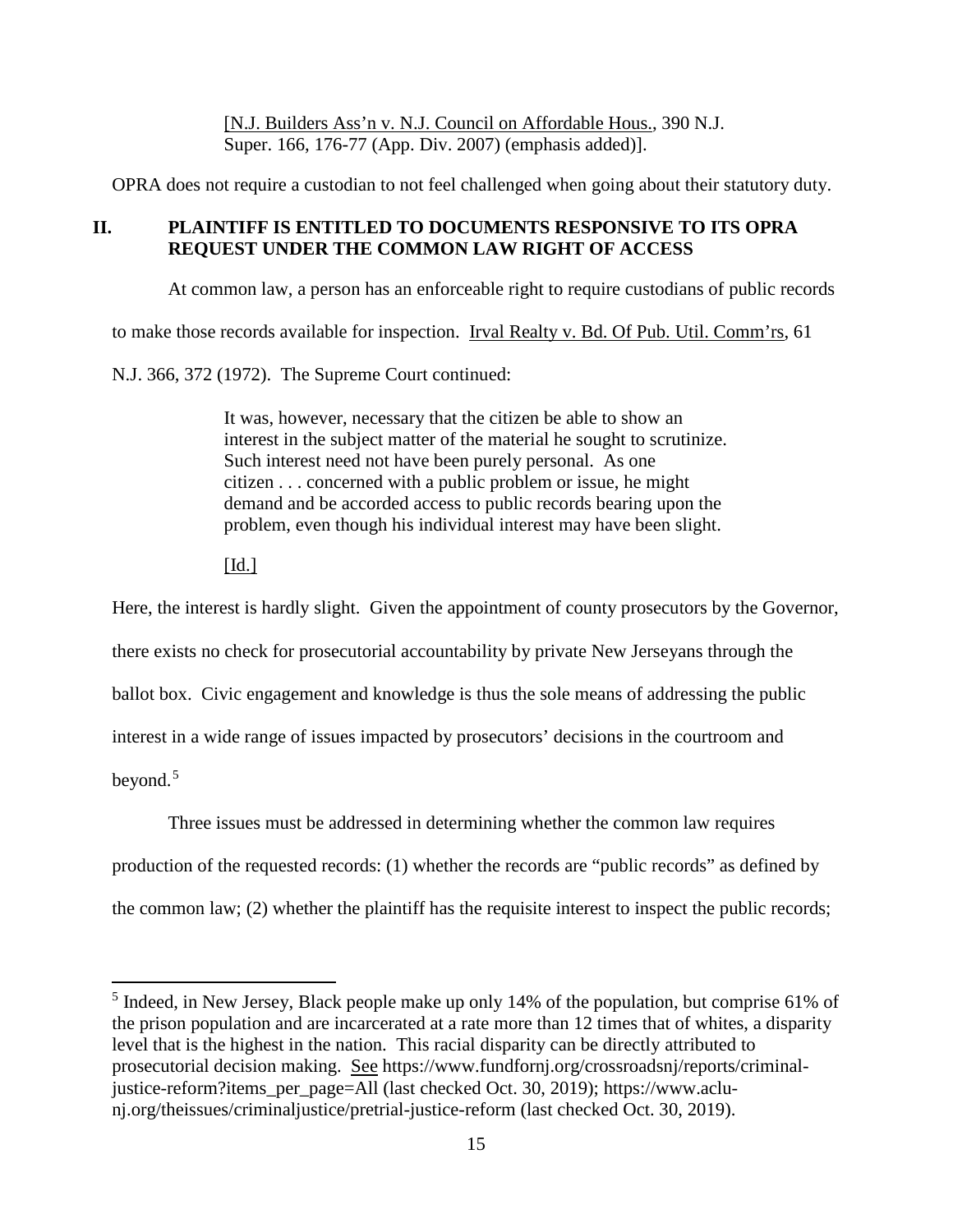and (3) whether an interest in confidentiality outweighs disclosure.<sup>[6](#page-20-0)</sup> See S. Jersey Publ'g Co. v. N.J. Expressway Auth, 124 N.J. 487, 488 (1991); Techniscan Corp. v. Passaic Valley Water Comm'n., 113 N.J. 233, 237 (1988); Shuttleworth v. City of Camden, 258 N.J. Super. 573, 582 (App. Div. 1992); Home News Publ'g Co. v. State, 224 N.J. Super. 7, 16 (App. Div 1988). All three requirements are satisfied here.

## **A. The Requested Records Are Public Records Under Common Law.**

The definition of government record under OPRA is essentially the same as under common law:

> One required by law to be kept, or necessary to be kept in the discharge of a duty imposed by law, or directed by law to serve as a memorial and evidence of something written, said, or done, or a written memorial made by a public officer authorized to perform that function, or a writing filed in the public office. The elements essential to constitute a public record are that it be a written memorial, that it be made by a public officer, and that the officer be authorized by law to make it . . . .

[Nero v. Hyland, 76 N.J. 213, 222 (1978)].

 $\overline{a}$ 

Accordingly, the requested documents are public records for essentially the same reasons they constitute a "government record" under OPRA.

## **B. Plaintiff has the Requisite Interest to Inspect the Public Records.**

Under the common law rule of access to public documents, it has long been held that a citizen is entitled to inspect documents of a public nature "provided he shows the requisite interest therein." Ferry v. Williams, 41 N.J.L. 332, 334 (Sup. Ct. 1879). Indeed, nothing contained in OPRA shall be construed as limiting the common law right of access to a

<span id="page-20-0"></span><sup>&</sup>lt;sup>6</sup> There is no need to perform this analysis if the statutory requirements of OPRA are fulfilled. O'Shea, 410 N.J. Super. at 387 (App. Div. 2009) ("If disclosure is allowed under OPRA, the court should not reach the issue regarding the common law right.")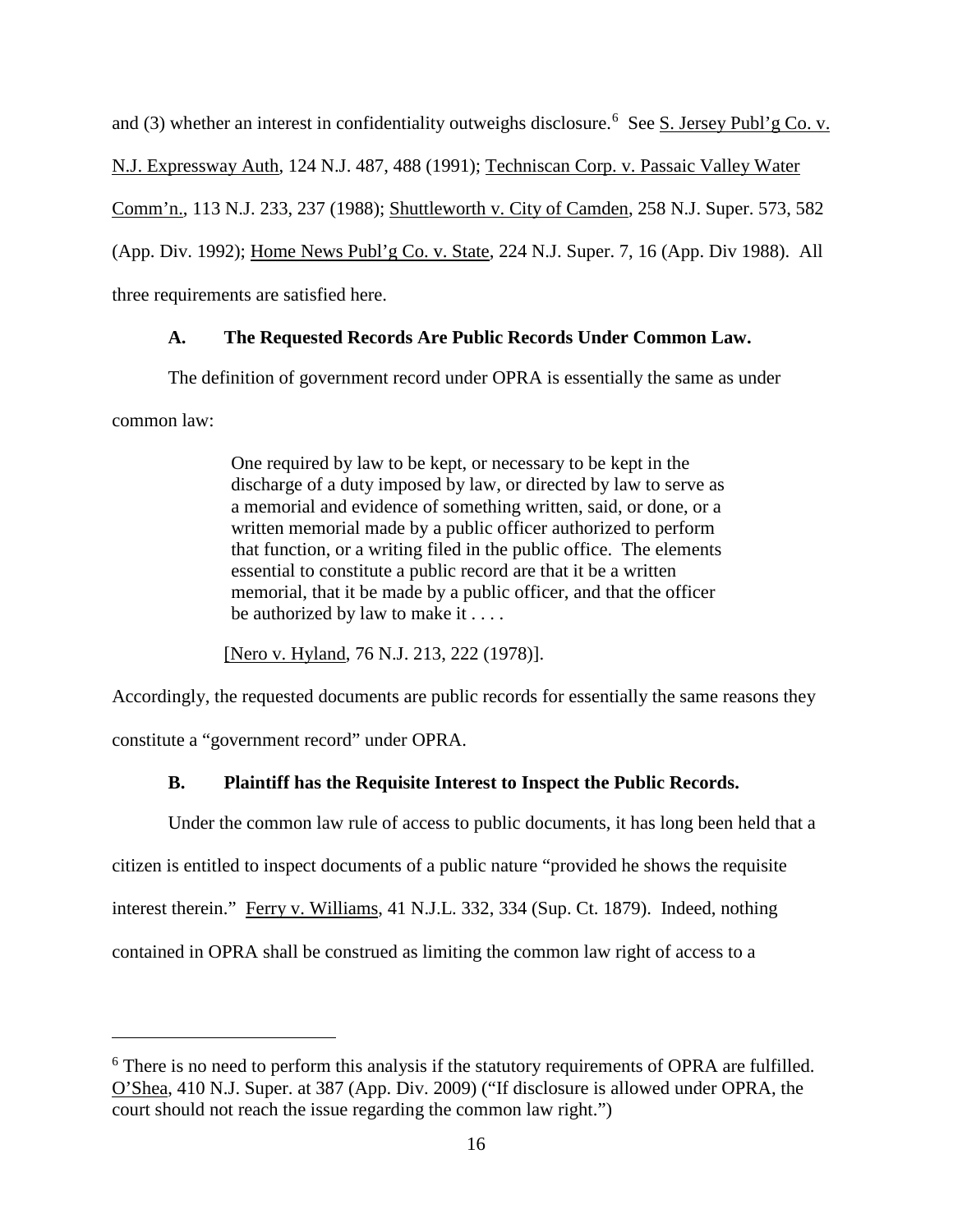government record, including criminal investigatory records of a law enforcement agency. N.J.S.A. 47:1A-8; see also N.J.S.A. 47:1A-1; N. Jersey Media Grp., Inc. v. Tp. of Lyndhurst, 229 N.J. 541, 578 (2017).

Plaintiff is the ACLU of New Jersey. The entirety of the organization's existence is dedicated to upholding the civil liberties of New Jerseyans. Plaintiff's interest in seeking disclosure clearly stems from a mission focused on the protection of civil liberties, particularly with regard to the ways in which the New Jersey justice system interplays with prosecutorial decision making across the state, and whether and how CPANJ is using government resources to do its work.

Specifically, as part of a national ACLU Smart Justice campaign, the ACLU-NJ is an active participant in an unprecedented, multiyear effort to reduce U.S. jail and prison populations by 50% and to combat racial disparities throughout the criminal justice system.<sup>[7](#page-21-0)</sup> As a critical part of these efforts in New Jersey, the ACLU-NJ is researching the role of New Jersey prosecutors in shaping the trajectory of the criminal justice system and embarking on efforts to understand how county and assistant prosecutors coordinate efforts on establishing and implementing criminal justice policy in an effort to promote citizen awareness and educate the public around these issues. This effort is consistent with significant work the ACLU-NJ has done historically to ensure that law enforcement, including prosecutors, does not infringe upon citizens' civil liberties and has also become deeply involved in comprehensive research regarding prosecutorial conduct and accountability in New Jersey.[8](#page-21-1)

<span id="page-21-0"></span> <sup>7</sup> ACLU press release, Sept. 5, 2018, https://www.aclu.org/press-releases/aclu-launches-statestate-blueprints-roadmaps-cutting-incarceration-50-percent (last checked October 28, 2019).

<span id="page-21-1"></span><sup>8</sup> Alexander Shalom, George C. Thomas III, Trial and Error: A Comprehensive Study of Prosecutor Conduct In New Jersey, ACLU of New Jersey, September 19, 2012. Available at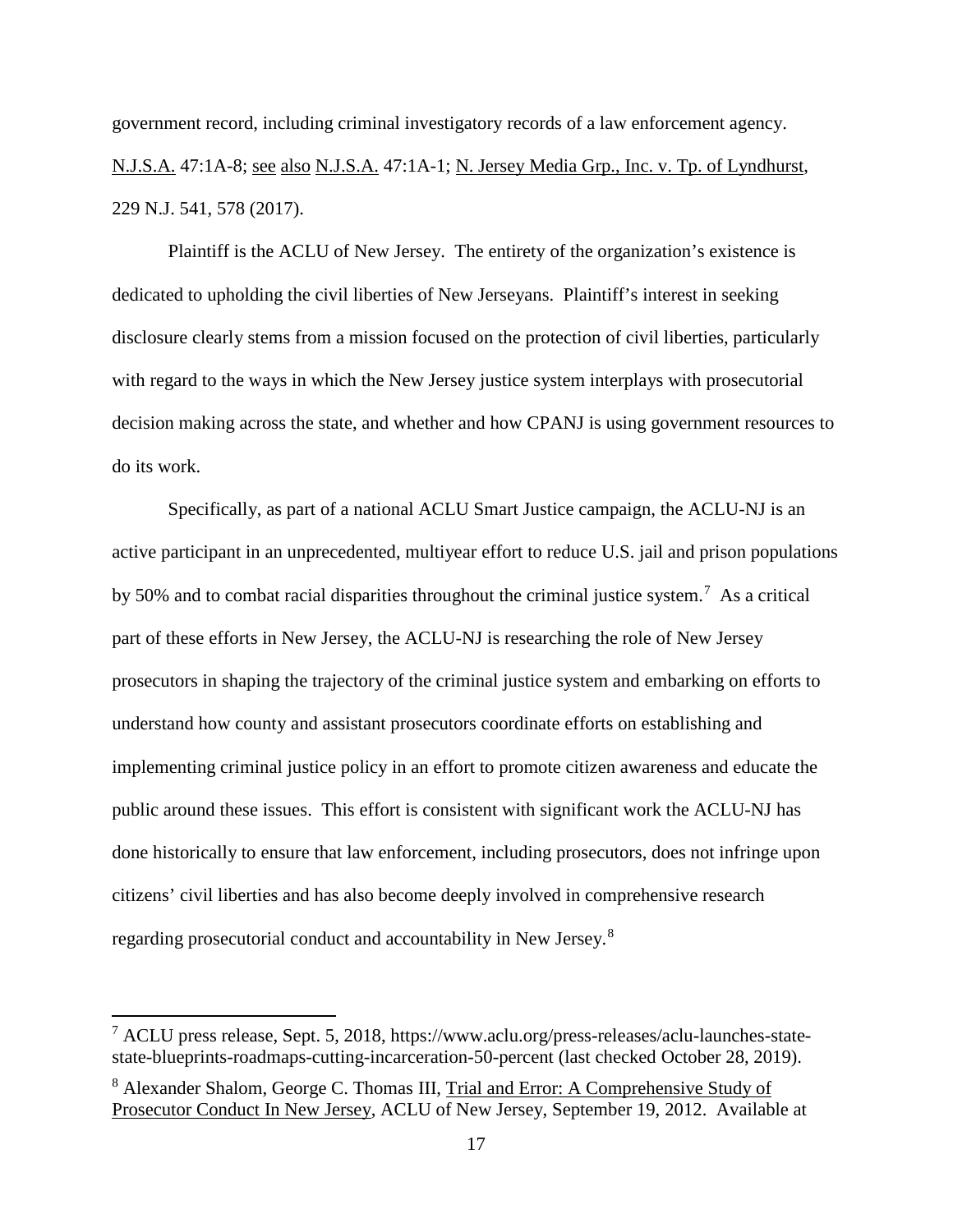Accordingly, Plaintiff has the requisite interest to gain access to the records under the common law right of access.

## **C. Plaintiff's Interest in Disclosure Outweighs Any State Interest in Keeping the Records Confidential.**

The last question to be addressed is whether the State interest in the meeting minutes, agendas, briefing, fiscal records and policies outweigh any public interest in disclosure. "Ordinarily, only an assertion of citizen or taxpayer status is necessary for production of common-law records, subject to a showing of good faith." Loigman v. Kimmelman, 102 N.J. 98, 104 (1986). The court further stated: "[t]hus, if the government need in confidentiality is slight or non-existent, citizen-taxpayer status will ordinarily warrant that that matters be disclosed. On the other hand, when the public interest in confidentiality is greater, the citizen's right of access qualified." Id. at 105.

The State's arguments against disclosure are unavailing. First, Plaintiff's requests for briefing involves documents clearly within the public sphere; CPANJ's involvement hardly compromises its ability to conduct investigations when it is very publicly arguing its legal points of view. Similarly, neither meeting minutes nor agendas, much less the fiscal map of the organization reveal advisory or deliberative information, as noted *supra*. The requested documents comprise the very basic business documents that are required for any not-for-profit with a board. The public is entitled to know about the programmatic nature of CPANJ and how its' choices create very real, tangible effects in the lives of members of the public.

 $\overline{a}$ 

http://www.prosecutorialaccountability.com/wp-content/uploads/trial-and-error.pdf (last checked October 28, 2019).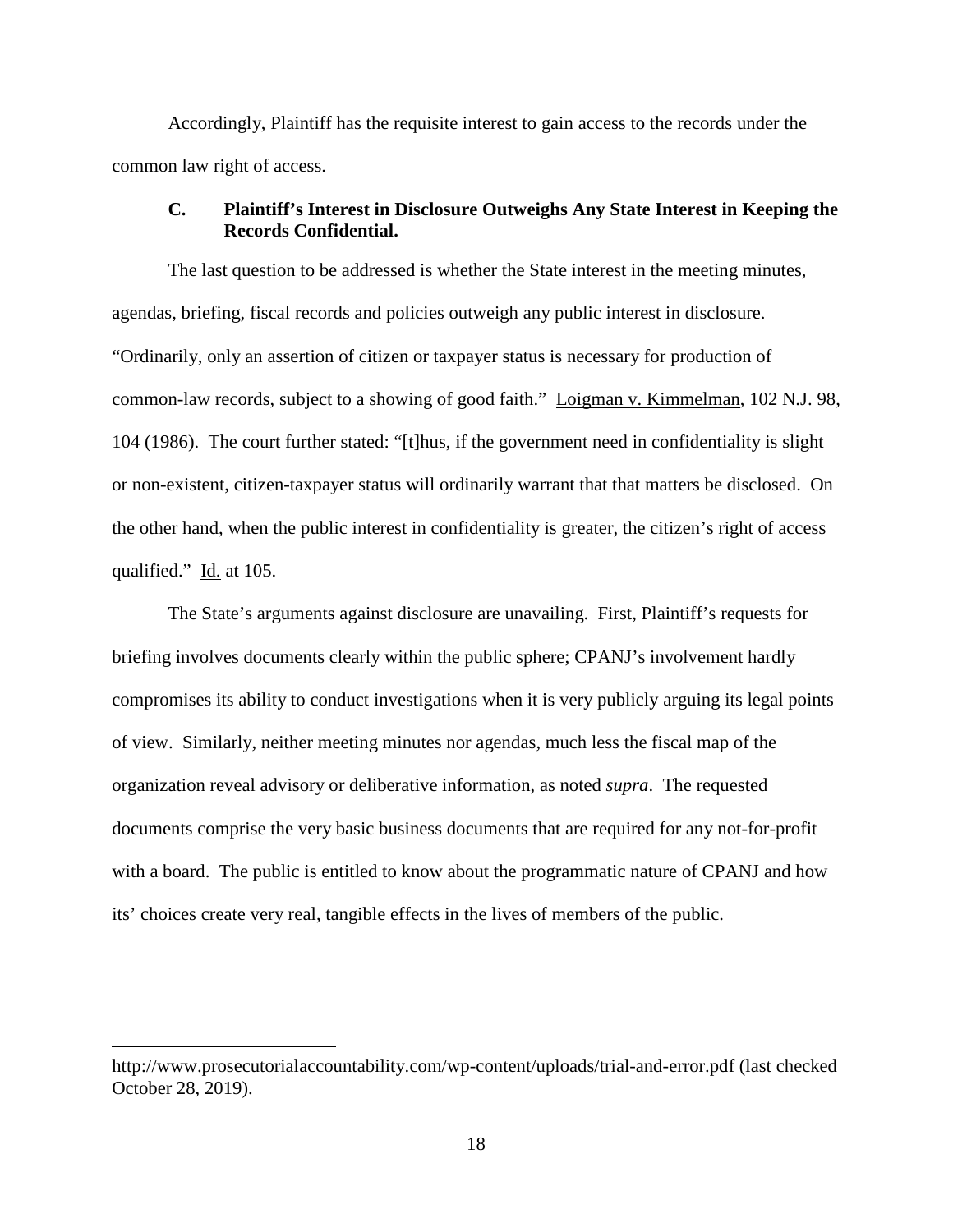## **III. THE COURT SHOULD PERMIT DISCOVERY AS TO WHETHER CPANJ KNOWINGLY AND WILLFULLY VIOLATED OPRA**

#### **A. The Court Should Permit Limited Discovery.**

In a summary action, the court may permit discovery "for good cause shown." R. 4:67-5. While the Appellate Division has cautioned that "protracted discovery" is generally "not suitable" in OPRA proceedings given their inherent summary and expedited nature, that court has acknowledged that in the event of "legitimate need," discovery may be permissible. MAG, 375 N.J. Super. at 552. Accordingly, courts have permitted discovery in a wide variety of actions where such discovery was necessary to resolve some factual dispute. See, e.g., Paff v. Galloway, 444 N.J. Super. 495, 498 (App. Div. 2016) ("After the court entered the order to show cause, the parties engaged in limited discovery and the court heard testimony over the course of three days."); Newark Morning Ledger Co. v. New Jersey Sports & Exposition Auth., 423 N.J. Super. 140, 152 (App. Div. 2011) (noting the trial court allowed "the deposition  $\lceil \cdot \rceil$  of a[t] least some of the promoters who submitted . . . certifications in order to delve into the basis for the conclusory statements in the certifications that public release of the information would cause a 'competitive disadvantage.'").

In North Jersey Media Group Inc. v. Office of Governor, 415 N.J. Super. 282 (App. Div. 2017), a newspaper brought actions against the Governor's Office for OPRA violations. In each action, the newspaper sought a declaration that the defendant had violated OPRA; the imposition of knowing and willful civil penalties; an order directing the defendant to identify the records custodian who replied to the OPRA request; a sworn statement from any persons involved in handling the OPRA request; and discovery to resolve factual disputes. Id. at 291. The Appellate Division held that N.J.S.A. 47:1A-11 provides "a valuable means to compel compliance with OPRA by public officials, officers, employees and records custodians who might otherwise flout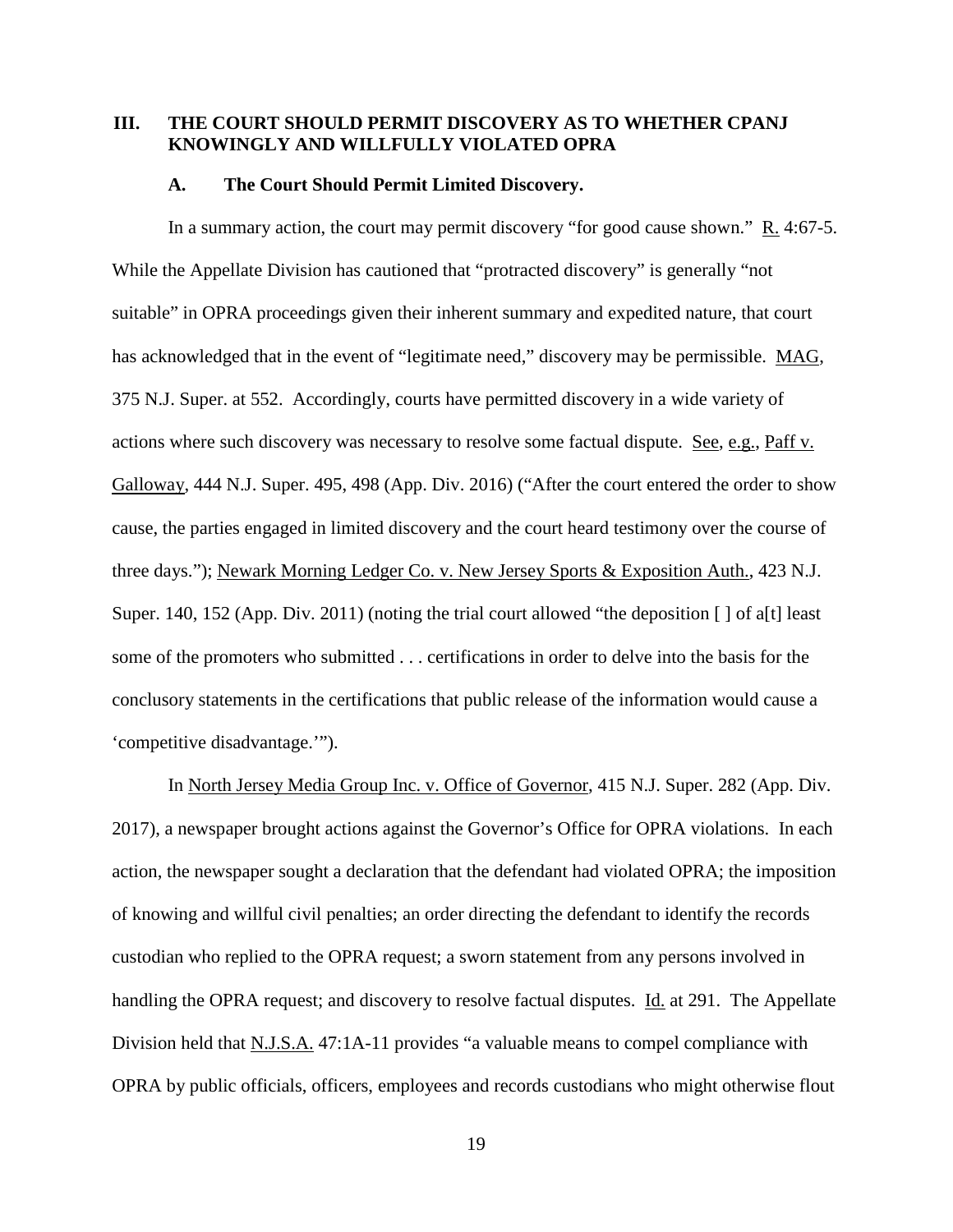OPRA's requirements," finding that the civil penalties permitted under that statute help ensure that records at all levels of government are not willfully and knowingly withheld from the public. Id. at 309. The court did not determine whether discovery should be permitted, but left the issue for the trial court to consider in light of its holding that N.J.S.A. 47:1A-11 permits that court to impose civil penalties for willful violations of OPRA. Id. at 309, n. 14. On remand, discovery was permitted to ascertain whether any knowing and willful violation occurred.

Here, CPANJ's assertion of criminal investigations exemptions as both a sword and a shield and the opaque nature of its funding structure, particularly in light of its recent request to the IRS to change its organizational status to a  $501(c)(6)$ —contemporaneous with its receipt of the ACLU-NJ's OPRA requests—necessitates the use of the tools of discovery to ascertain CPANJ's lapses in production. Plaintiff is also entitled to know the sources of CPANJ's resources as they are devoted to its mission, the context and contents of its meetings and events (including dates, times, and locations), and the people performing its operating functions. Good cause has been shown to permit discovery so that the ACLU-NJ can ascertain the clear violations of the statute.

### **IV. PLAINTIFF IS ENTITLED TO AN AWARD OF ATTORNEY'S FEES AND LITIGATION COSTS**

Plaintiff is statutorily entitled to reasonable attorney's fees and litigation costs. Pursuant

to OPRA:

A person who is denied access to a government records by the custodian of a record, at the option of the requestor . . . may institute a proceeding to challenge the custodian's decision by filing an action in Superior Court . . . . The public agency shall have the burden of proving that the denial of access is authorized by law. If it is determined that access has been improperly denied, the court or agency head shall order that access be allowed. A requestor who prevails in any proceeding *shall* be entitled to a reasonable attorney's fee.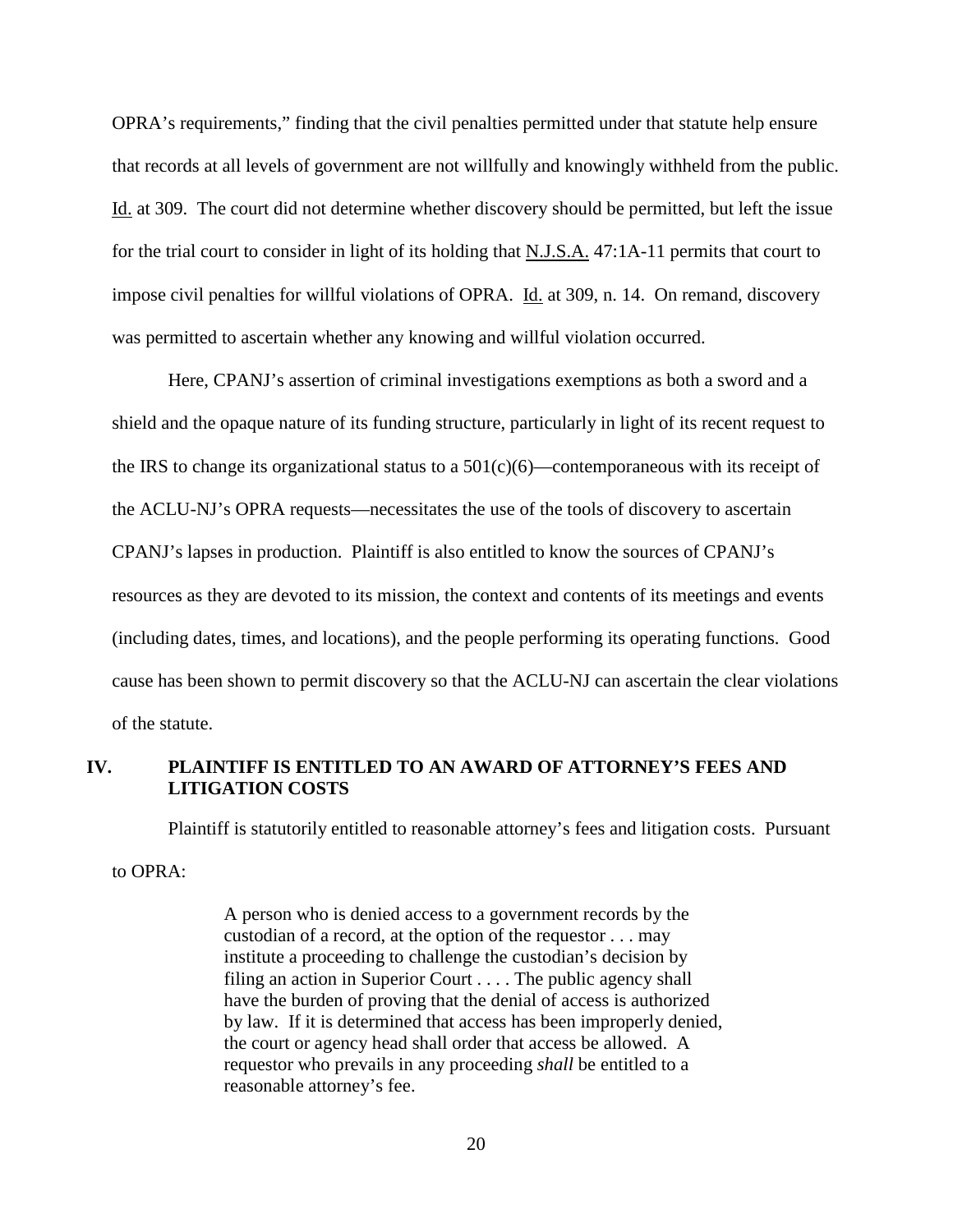[N.J.S.A. 47:1A-6 (emphasis added)].

New Jersey law has long recognized the "catalyst theory" with regard to awards of attorney's fees. Mason v. City of Hoboken, 196 N.J. 51, 73 (2008). A plaintiff is entitled to attorney's fees if they can demonstrate "(1) a factual causal nexus between plaintiff's litigation and the relief ultimately achieved; and (2) that the relief ultimately secured by plaintiffs has a basis in law." Id. at 76; see also Smith v. Hudson Cnty. Register, 422 N.J. Super. 387, 394 (App. Div. 2011) ("A plaintiff may qualify as a prevailing party, and thereby be entitled to a fee award, by taking legal action that provides a 'catalyst' to induce a defendant's compliance with the law.").

Plaintiff has made a valid OPRA request for government records and CPANJ has unlawfully denied access to them. This litigation, if successful, will serve as the catalyst for Plaintiff obtaining the unlawfully withheld records. Therefore, Plaintiff is entitled to an award of attorney's fees and costs of this suit.